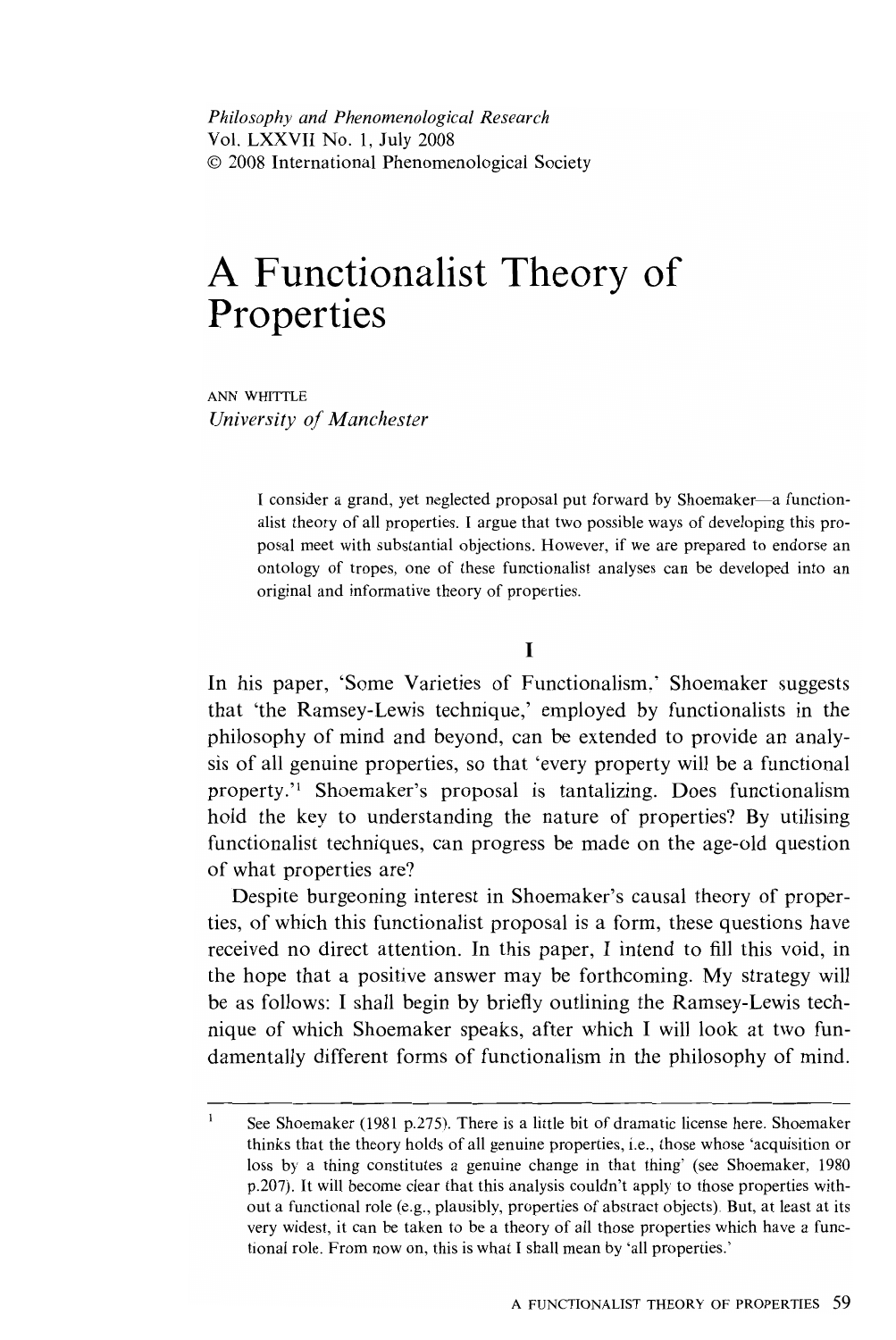Once this groundwork has been done, I shall consider what consequences follow from extending these two functional analyses to all properties. Although substantial problems will be encountered, I shall suggest that one of these analyses can be developed into an original and informative theory of properties.

#### **11**

Since Lewis, it has become standard practice for functionalists within the philosophy of mind to employ the 'Ramsey-Lewis technique' in order to explicate their theory. This offers a way of formulating a functional definition for mental predicates. But the technique is not exclusive to mental predicates, it can be employed whenever the entity specified by the predicate in question occupies a functional role. Although there are different ways of spelling out this technique, Lewis's formulation has become standard. We start by stating the theory for the predicate(s) in question—the T-term(s). This should say how the referent(s) of the predicate(s) causally interrelate with the referents of other, already understood, terms (the O-terms). Suppose, for instance, that the mental predicate 'is irritable' is defined by this very simple, toy theory:

> (T) In all animals, hunger and tiredness cause irritability and irritability causes disproportionate behavioural responses to minor annoyances.

Following Block, let us write (T) as  $T(S_1...S_n, I_1...I_n, O_1...O_n)$ , where S's are the mental states, I's are the inputs and O's are the outputs.<sup>2</sup>

This theory, according to Lewis, provides us with an implicit definition of the predicate 'is irritable,' but by utilising the Ramsey-Lewis technique, we can turn it into an explicit definition of this term. First, we write the Ramsey sentence of the theory by replacing the T-terms with variables and prefixing existential quantifiers to the theory. In our theory,  $F_1$  will replace the T-term 'is irritable,' so we say that there is a set of entities,  $\exists F_{1...}\exists F_n$ , that satisfies this formula:  $T(F_1...F_n, I_1...I_n,$  $O_1...O_n$ ). Next, the Ramsey sentence is modified, to exclude the possibility of there being more than one state of which everything the theory says is true of it:  $\exists F_1 \quad \exists F_n \quad T(F_1...F_n, I_1...I_n, O_1...O_n).$ <sup>3</sup> Finally, we

 $\overline{\mathbf{c}}$ See Block (1978).

 $\overline{\mathbf{3}}$ The uniqueness constraint is required because if the T-terms name more than one thing, then they will name the components of some realisation or other. But, as Lewis notes, this 'does not tell us which one. So either the T-terms do not name anything, or they name the components of an arbitrarily chosen one of the realisations of T' (Lewis, 1970 p.432). This seems unacceptable.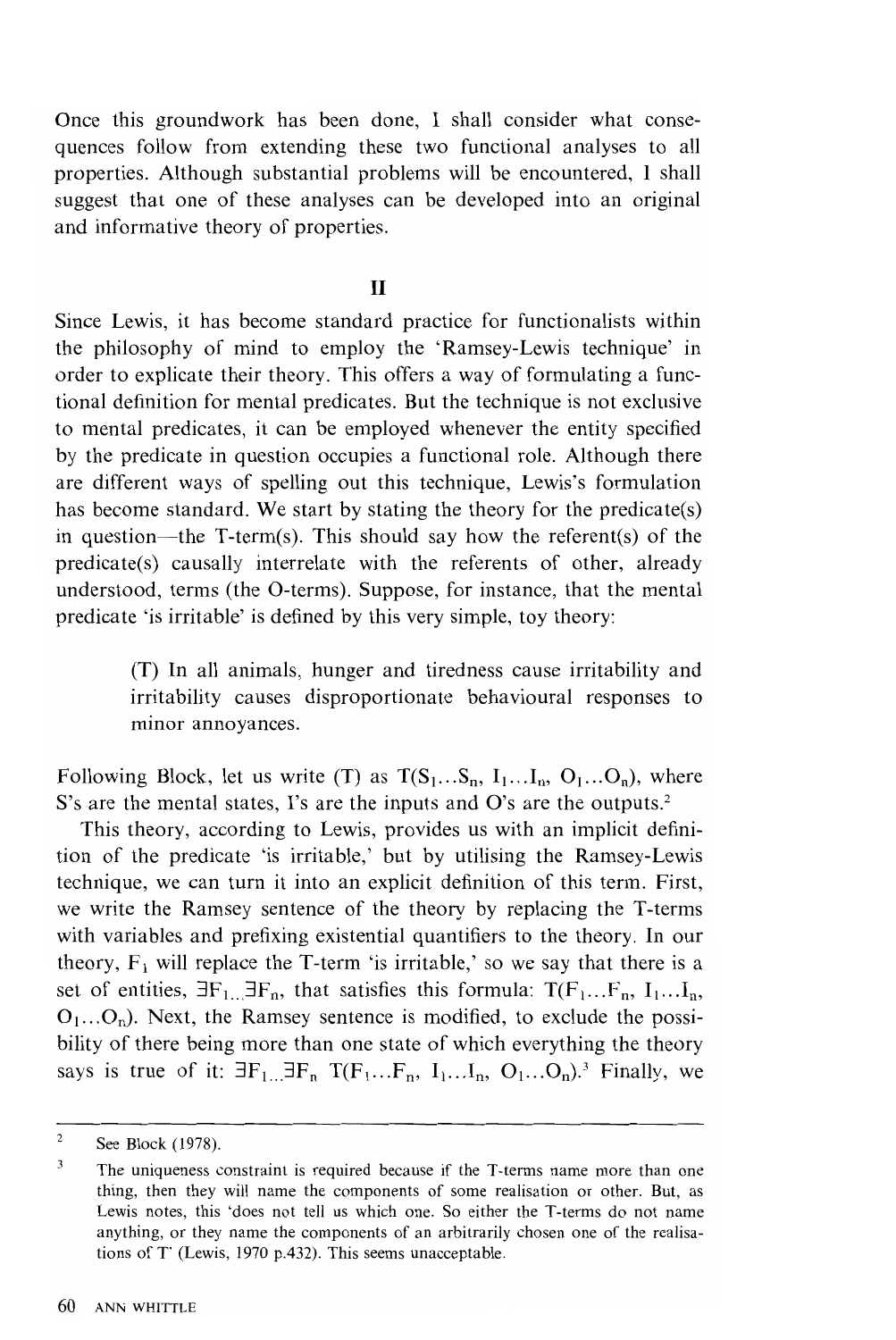form the Carnap sentence of the theory by stating the conditional of the modified Ramsey sentence. So we say that if there is an  $F_1$  such that everything the theory says is true of it, *then* that property of being  $F_1$  will be the property of being irritable.

Shoemaker's innovative suggestion is that we make wholesale use of this Ramsey-Lewis technique. He writes,

> If we could specify all of the causal features of a property in a set of propositions of finite length, then using that set of propositions as our 'theory' we could use the Ramsey-Lewis technique to construct a functional predicate which is true of a thing...just in case it has that property. (1981, p.274)

To illustrate, suppose that the non-mental predicate 'is 100°C' is defined by this very simple, toy theory:

> (T) For all substances, if that substance is water and is heated to 100°C, then this will cause that substance to boil and it will scald human skin on contact.

Once again, (T) can be written as  $T(S_1...S_n, I_1...I_n, O_1...O_n)$ , where S's are various states, such as being water and being 100°C, I's are the inputs, such as heating the water, and O's are the causal outputs, such as boiling and scalding human skin. This postulate can then be turned into a modified Ramsey sentence. So we say that there is a unique n-tuple of entities,  $\exists F_{1...}\exists F_n$ , which satisfies the formula  $T(F_1...F_n)$ ,  $I_1...I_n$ ,  $O_1...O_n$ ), and the variable  $F_1$  replaces the T-term in question, namely 'is 100°C.' Finally, we state the Carnap sentence for the theory by saying that if there is an  $F_1$  such that everything the theory says is true of it, *then* that property of being  $F_1$  is the property of being 100°C.

The central issue that we shall be focusing upon here is what the resulting Ramsey-Lewis definitions of predicates tell us about the nature of their referents. But, before this, attention must first be drawn to a fundamental division within functionalist accounts. As the Ramsey-Lewis technique outlined above follows the dictates of Lewis, it presents us with his form of functionalism, often referred to as functional realiser theory.4 What is distinctive about this view is that it takes the property of, say, being irritable, to be *the property* which causes the animaI to overreact to minor annoyances, and whose instantiation is

The view is also known as the 'functional specification theory' (see, for instance, Block, 1980 p.179).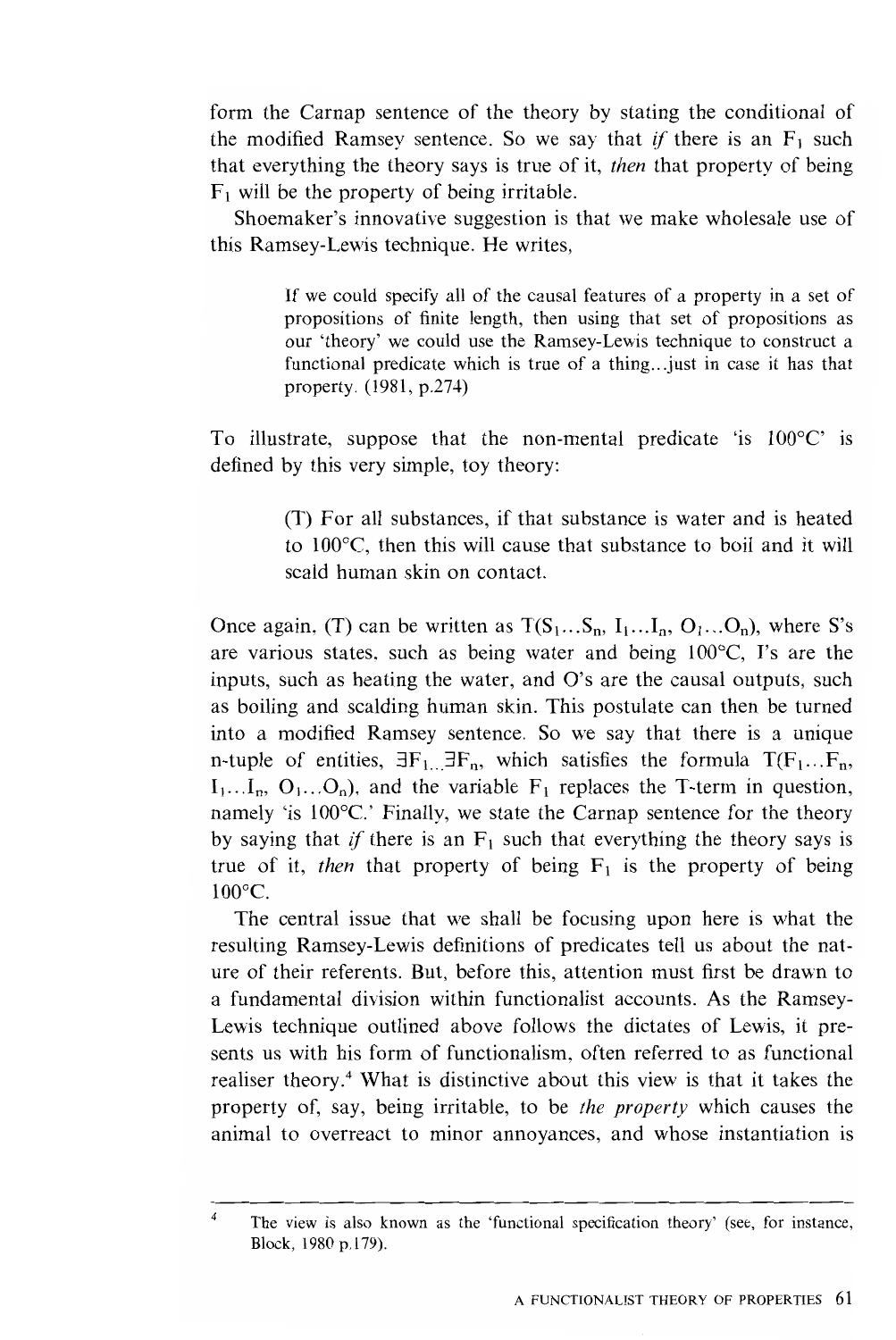caused by an animal's hunger and tiredness. In other words, it is the property which occupies the  $F_1$  role in our Ramsey-Lewis definition.

The form of functionalism that originates from the work of Putnam, however, differs significantly from this.<sup>5</sup> So called *functional role theorists* argue that functional properties are higher-order properties.<sup>6</sup> They are properties which, in Block's words, 'consist in the having of some properties or other...that have certain causal relations to one another.'7 Instead of taking the property of being irritable to be the property which stands in the  $F_1$  role, functional role theorists claim that the property of being irritable is the property of *possessing some property* which occupies the  $F_1$  role.

In the philosophy of mind, the claimed phenomenon of multiplerealisability moves functional role theorists to adopt this view. Functional role theorists believe that many different kinds of properties could and perhaps do occupy the  $F_1$  role. Consequently, there is no unique property occupying  $F_1$ , with which the property of being irritable can be identified. This commitment is clearly at odds with the Ramsey-Lewis technique as outlined above, for this has a uniqueness constraint built into it. It seems unwise simply to jettison this constraint, since then it becomes extremely unclear what our T-term is supposed to refer to. However, we can regain the uniqueness of the definitions by utilising the following procedure: First, we restrict the Ramsey-Lewis definition of 'is irritable' to systems where there is one property for each predicate variable. This is to ensure that, within that particular domain, there is a unique physical property which always occupies the  $F_1$  role. I shall call this unique matrix of properties a 'concrete realisation' of the mental theory for irritability. If functional role theorists are correct, there will be many different systems and so many different concrete realisations of this theory. So the property of being irritable cannot be identified with any one of the physical properties

<sup>5</sup> See Putnam (1967). I shall refer to this form of functionalism as 'functional role theory', but it is also known as 'functional state identity theory' (see, for instance, Block, 1980 p.179).

<sup>6</sup> Originally, talk of different orders of properties belonged to Russell's ramified theory of types. There, every *type* of entity was further split into orders of entity. Take, for instance, any type 1 property (i.e., those that apply significantly to individuals). We can split this type further into orders. The first-order of properties will be those properties of individuals expressed by predicates which either contain no quantifiers, or only quantifiers whose domain is individuals. The second-order will be all those properties expressed by predicates whose definitions require quantification over firstorder properties. The third-order will be all those properties expressed by predicates whose definitions require quantification over second-order properties, and so on.

 $\overline{7}$ See Block (1980, p.155).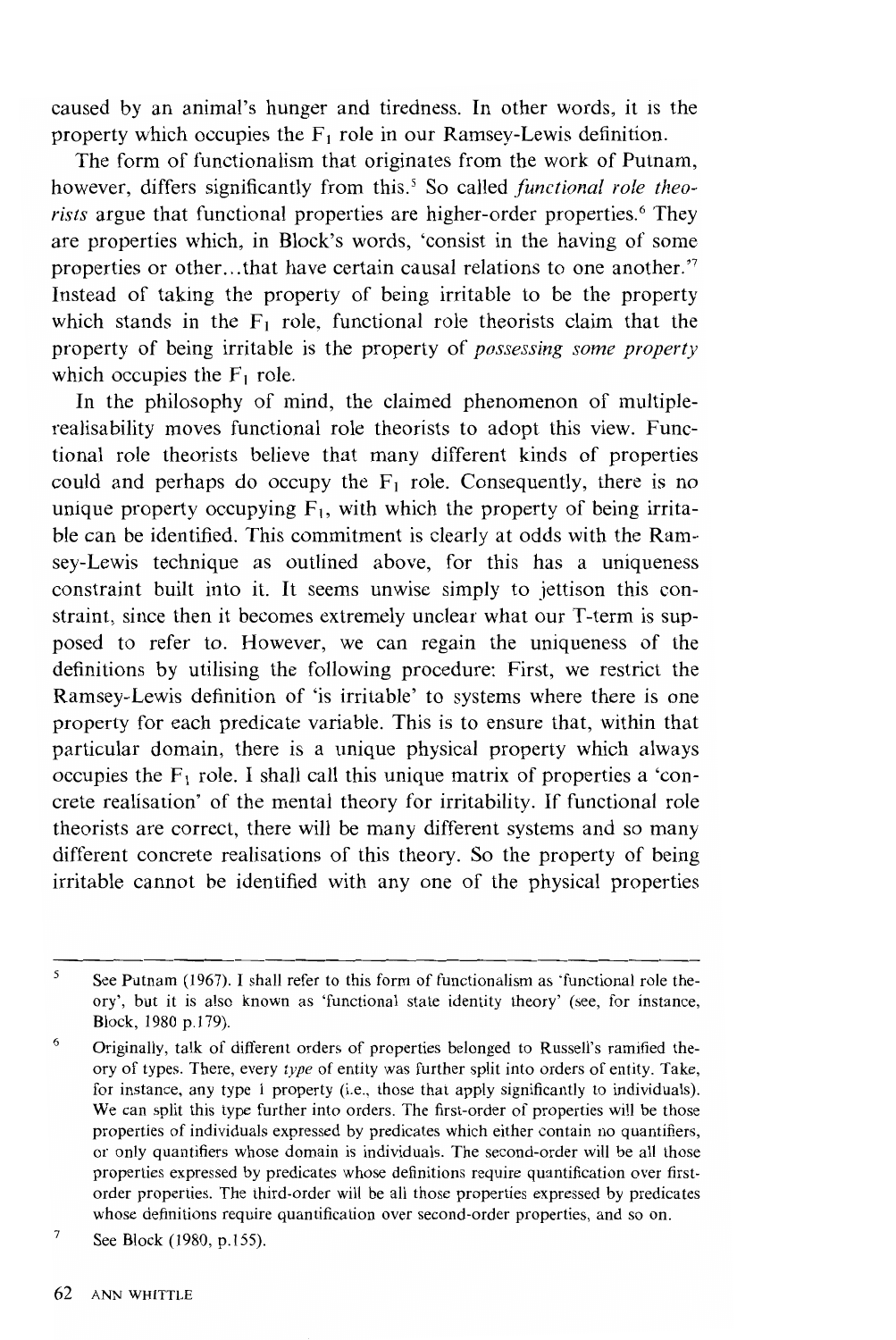that occupies the  $F_1$  role in a concrete realisation, since none of these properties are able to realise  $F_1$ 's functional role in all systems.

In order to regain a unique property which can be identified with irritability, functional role theorists need to abstract away from the differences of these concrete realisations and focus only upon their shared aspects. In this way, they can isolate the functional role that is common to the distinct concrete realisations, and so identify the property of being irritable with this abstract functional role. But how can a new type of entity be abstracted from a set of physical properties, all of which occupy functional role  $F_1$  in a particular system?

We can isolate the common feature of these concrete realisations by utilising a Fregean abstraction principle of the form  $(\forall x)(\forall y)$  (f (x) =  $f(y) \leftrightarrow x \approx y$ .<sup>8</sup> Abstraction principles enable us to identify new types of entities as equivalence classes of an already familiar type. The identity conditions for these new entities are given by an equivalence relation defined on the original, familiar entities. For instance, by defining an equivalence relation that holds between lines, namely parallelism, Frege provides a necessary and sufficient condition for the identity of directions. The same move can be made in the present case. If the variables in the abstraction principle are taken to range over the familiar concrete realisations of the mental theory for irritability, the functional role common to all of them can be isolated by this abstraction principle: the functional role of concrete realisation  $x$  is identical to the functional role of concrete realisation y iff x exemplifies the form of the same mental theory as y.

Controversy rages over how these abstraction principles should be interpreted. Should functional roles be identified with the equivalence class of concrete realisations? Or, are there such things as functional roles that are independent of their concrete realisations, with which the property of being irritable can be identified?9 Functional realisers in the philosophy of mind, such as Lewis, can be seen as opposing this latter claim, as they are sceptical of the idea that there are such things as functional roles, which are distinct from their physical concrete realisations. There aren't any properties of being such-and-such functional roles, there are only the properties which realise these functional roles. Functional role theorists, on the other hand, think that the functional role which is abstracted from the various concrete realisations of a mental theory is

This states that the function f of x is identical to the function f of y iff there is an equivalence relation between the entities over which variables x and y range. These abstraction principles are also referred to as 'second-order criterion of identity' (see Williamson, 1990 p.145).

 $\overline{Q}$ Dummett (1991) puts forward the reductionist reading, while Wright (1983) defends the anti-reductionist view.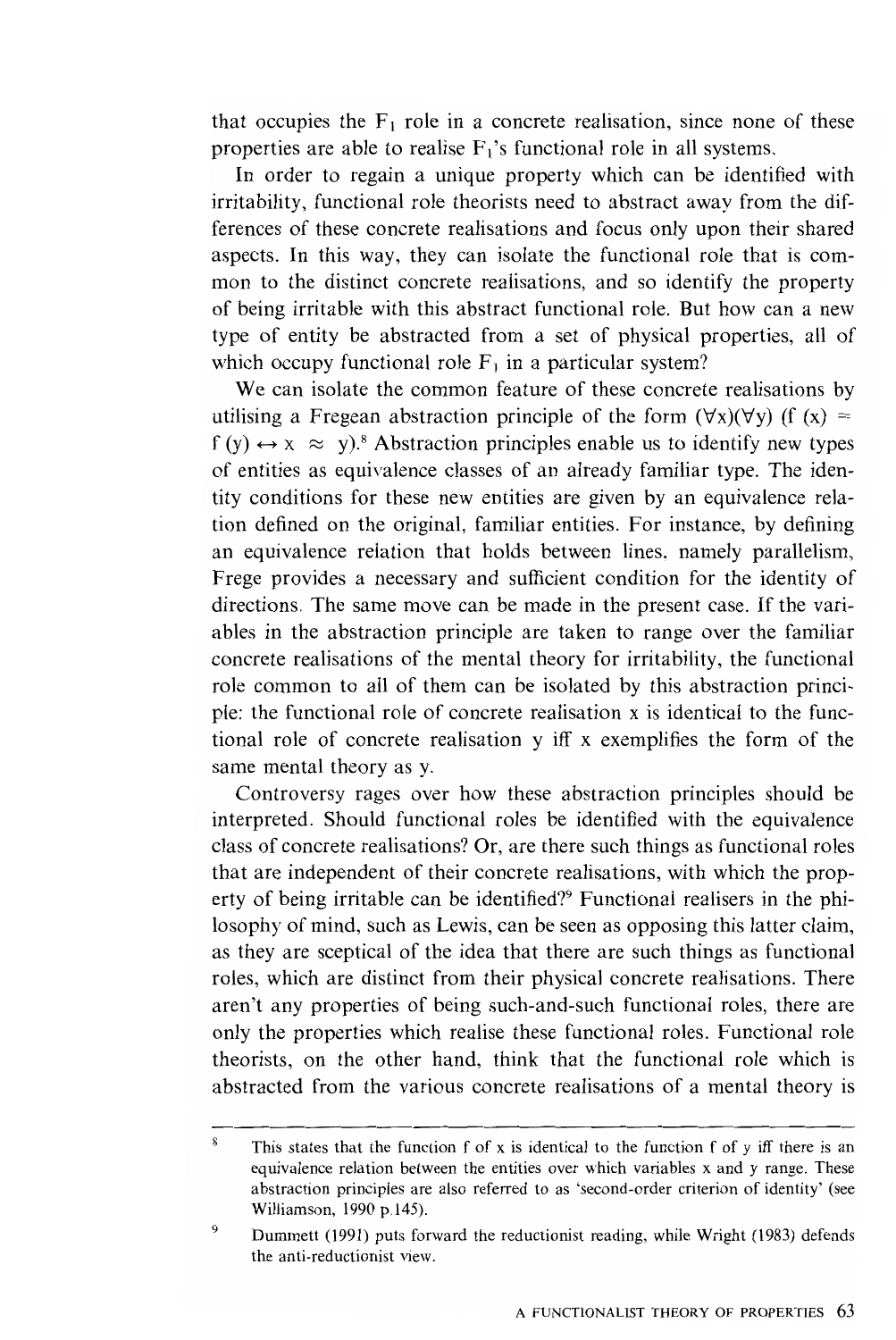something distinct from those concrete realisations. So the property of being irritable can be identified with this unique, abstract functional role.

The fundamental divide between these two forms of functionalism—functional realiser and functional role theory—raises a question: Should a wholesale functionalist theory of properties follow the dictates of Lewis or Putnam? I think that Shoemaker leaves the answer to this question somewhat unclear. In the subsequent two sections, I will argue that neither route appears promising. I shall begin by looking at the consequences of adopting a functional realiser theory of properties.

**111**

The process of extending functional realiser theory to all properties seems unproblematic. So long as the scope of the theory is limited, in the way suggested earlier, to those properties capable of making a contribution to the causal nexus of the world, there will be a possible theory stating what particulars are enabled to do in virtue of instantiating that property.<sup>10</sup> Using the Ramsey-Lewis technique, this can then be turned into an explicit functional definition for that property's predicate. The question which requires consideration, then, is this: What does our comprehensive array of functional definitions tell us about the nature of the properties thus defined? In particular, does it enable us to make progress on the age-old question of what properties are?

It is difficult to see how such a theory does or could offer the illuminating analysis we are after. For these Ramsey-Lewis definitions aim at conceptual clarification. They tell us how we can define the T-terms via the already accepted O-terms. But they do not offer any metaphysical information about the referents of the T-terms. Consequently, no matter how wide the scope of functional realiser theory is taken to be, an interesting metaphysical account of properties is not forthcoming.

In order to see this, it will help to consider the array of metaphysical questions left unanswered by this functionalist theory. Consider, for instance, the Ramsey-Lewis definition of 'is 100°C.' This does not provide an ontological analysis of the property. There is no guarantee that the functional predicate serves to designate a property at all, since there may be no property, or no unique property, that occupies the  $F_1$  role. But even if we assurne that there is, we are no closer to understanding what properties, ontologically speaking, are. They could be universals,

<sup>&</sup>lt;sup>10</sup> This, of course, assumes that properties, if not themselves causes and effects, can at least make a contribution to the causal workings of the universe. If just inputs are required for a property's having a functional role, it might be the case that properties could be epiphenomenal effects. In which case, the properties would have to form part of the causal nexus, whilst not themselves making any causal contribution. Either way, however, a position such as Davidson's (1967) would be excluded.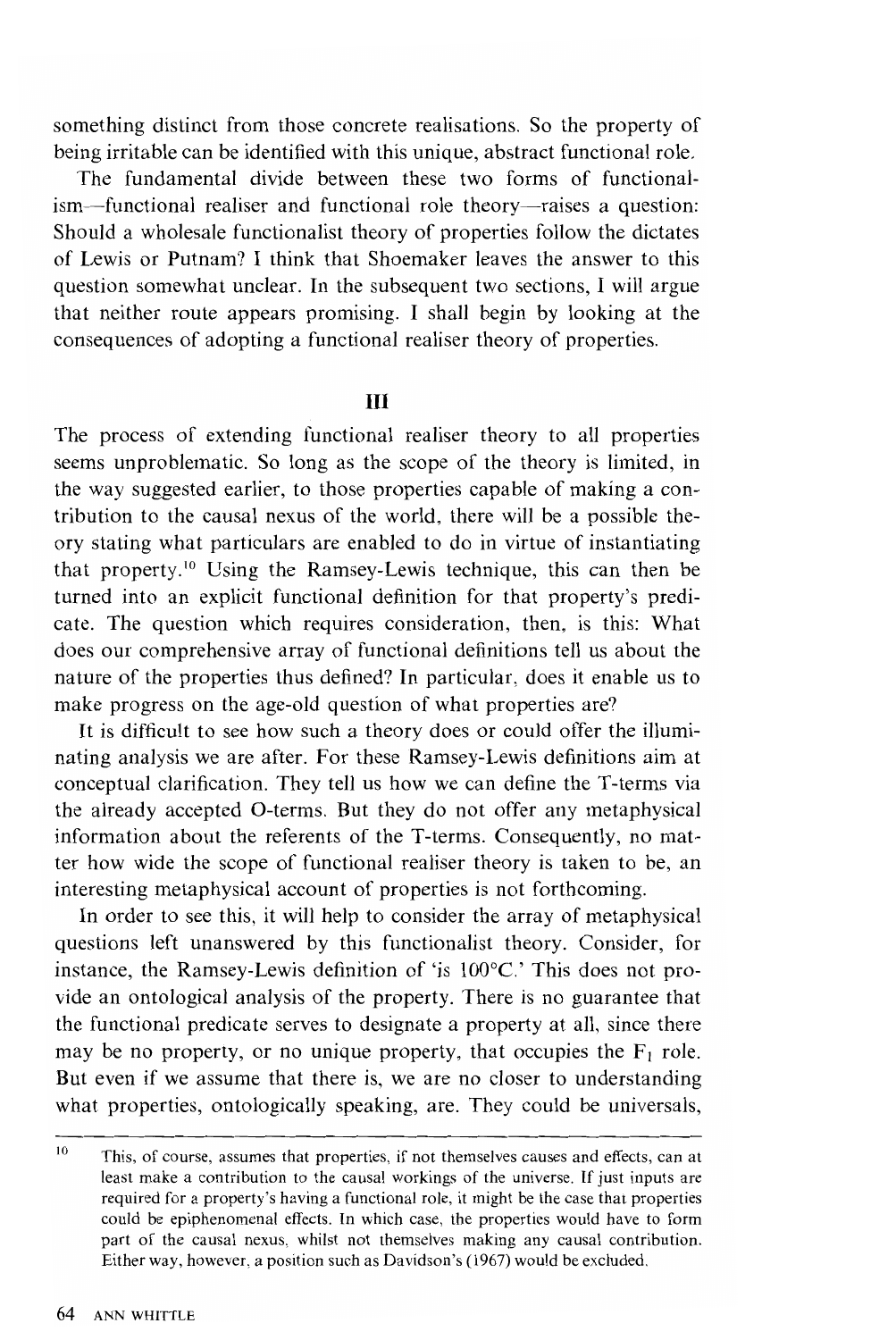sets of tropes, sets of possible particulars, etc. The Ramsey-Lewis definition leaves the whole range of theories wide open.

Similarly, the Ramsey-Lewis definition does not offer any indication of what kind of property this T-term refers to. Functional realisers may, of course, decide to specify the domain over which the existential quantifier in the definition ranges. For instance, they may decide to restrict it to scientifically respectable properties. Then, granted that they are correct, we can say that the predicate in question refers to one of these scientific properties. But the Ramsey-Lewis definition does not give us any such information. We only get this metaphysical claim out of the technique by putting it in in the first place.

Despite these limitations, however, it may be thought that the theory at least supplies a criterion of identity for properties. Since, in order for a functional predicate to refer to a property, that property *must* occupy the functional role specified in its Ramsey-Lewis definition. So it looks like we get this criterion of identity for properties:

> In all possible worlds, two property instances are instances of the same property iff they realise the same functional role.<sup>11</sup>

If the Ramsey-Lewis definitions do commit us to this criterion of identity, then this would be a significant commitment. For the definitions would thereby specify the essences of properties.

A quick look at Lewis's work in the philosophy of mind, however, demonstrates that a functional realiser need not endorse this transworld criterion of identity. Lewis argues that the Ramsey-Lewis definitions for mental predicates such as 'is in pain' are non-rigid designators, as different properties can be designated by these definitions in different possible worlds.<sup>12</sup> So, unless additional assumptions are incorporated into the Ramsey-Lewis technique, it does not follow from the fact that a

<sup>11</sup> The criterion of identity offered above has the form of a two level criterion of identity, because it does not tell us when x and y are identical. Rather, it states that the function f of x is identical to the function f of y iff there is an equivalence relation between the entities over which variables x and y range (see Williamson 1990). As such, it contrasts with this one level criterion of identity which might be offered in its place: In all possible worlds, property x is identical to property y iff x and y occupy the same functional role. I think that the criterion of identity in question should be taken to be of the second form not the first, because what the functional definitions focus on is what *instantiated* properties enable a particular to do. In other words, we are claiming that a property is instantiated by a particular object iff a certain complex functional formula (laid out in its Ramsey-Lewis definition) is true of that object. But the conclusions of this section do not rest on this claim.

<sup>12</sup> See, for instance, Lewis (1994). There he writes 'It's contingent, and it can only be known a posteriori, which physical states occupy which causal roles...'pain' is not a rigid designator' (p.303-4).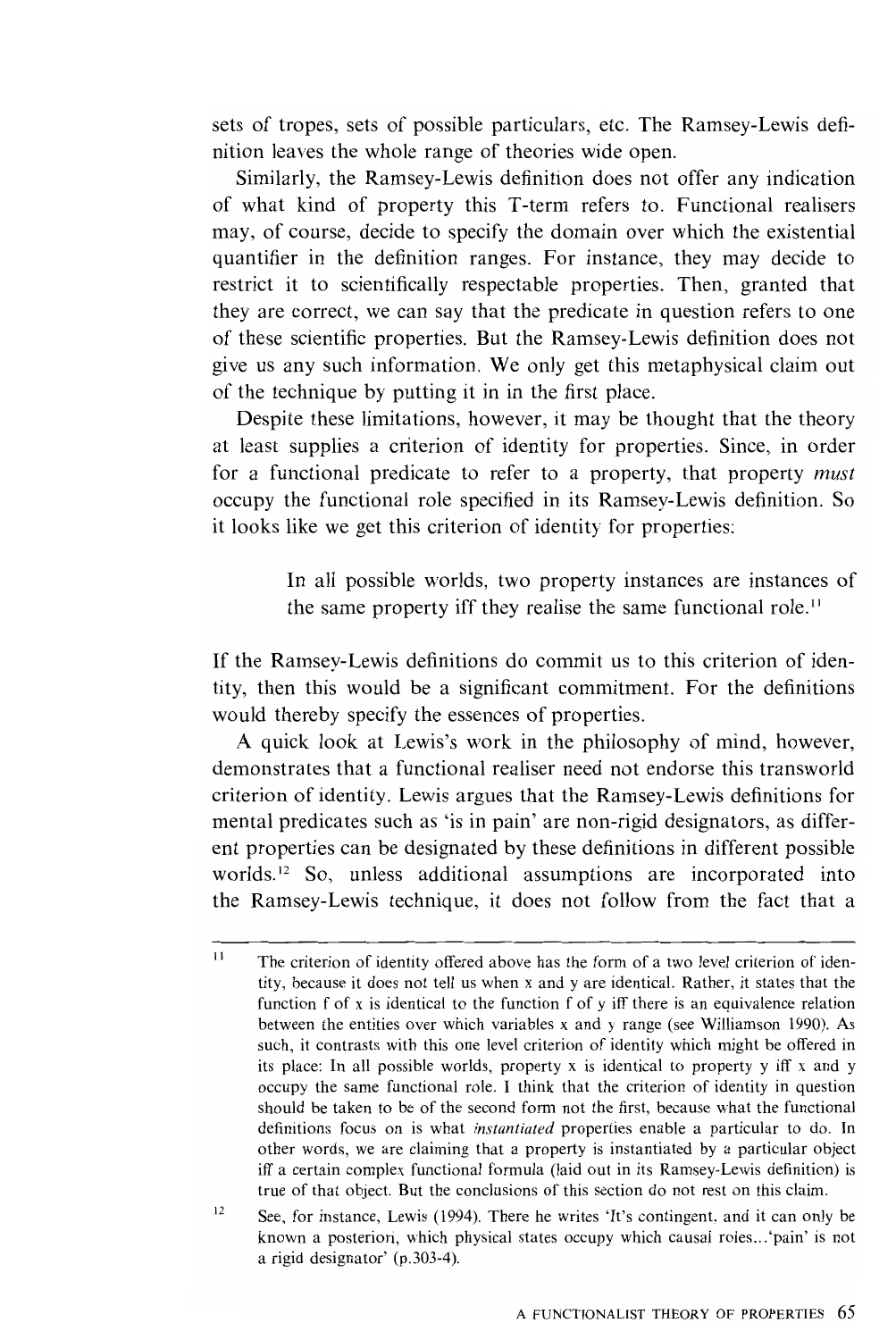property's predicate has a functional definition, that the property picked out by this definition must always realise this functional role. In other possible worlds (perhaps with different laws of nature, but perhaps not. ..) the property picked out by the definition may make a different causal contribution, so its functional role is not part of its essence.

What of a more restricted form of the criterion of identity? Surely we can at least say that, in the actual world, instantiated properties will realise the functional roles specified by their Ramsey-Lewis definitions? Not if we again follow the lead of Lewis, since he argues that, in special cases, amental property need not occupy the functional role specified by its Ramsey-Lewis definition. <sup>13</sup> He famously asks us to suppose that nearly all tests show that C-fibres firing satisfies the functional role specified by the predicate 'is in pain' in humans. However, there exists a mad human who displays none of the normal behaviour we associate with pain, but who instantiates the property of C-fibres firing when inflicted with injuries which would cause pain in the rest of us. In this case, Lewis argues, we would still have grounds for ascribing the property of being in pain to this person, as he instantiates the property that *typically* occupies the causal role of pain.

Lewis's response here shows that a criterion of identity for properties needn't follow from the functional realiser's Ramsey-Lewis definitions. While we discover what pain is via the causal relations described in its definition, once we have picked out that property, it stands as an independent entity, detachable from the causal relations that identified it. The reason for this is because, in Lewis's hands, the Ramsey-Lewis definitions serve an ideological, not metaphysical, purpose. They show us how we can identify a certain, problematic subset of properties, with a domain of, what are taken to be, acceptable properties. But the initial functional characterisation given by the Ramsey-Lewis definitions is not intended to characterise the nature of the property. So the criterion of identity stated above does not offer a necessary or sufficient condition for property identity.

There are, however, other functional realiser accounts that forge a closer link between a property and its functional role. Kim, for instance, argues that in order for a creature to instantiate a mental property, such as pain, the animal must display the causal relations specified in its functional definition and instantiate the typical realiser of pain for this sort of system with these laws of nature.<sup>14</sup> So, contra Lewis, even if someone does instantiate the typical realiser of pain, the property cannot be attributed to them if it does not give rise to the behaviour definitive of pain.

<sup>13</sup> See Lewis (1980).

<sup>14</sup> See Kim (1998).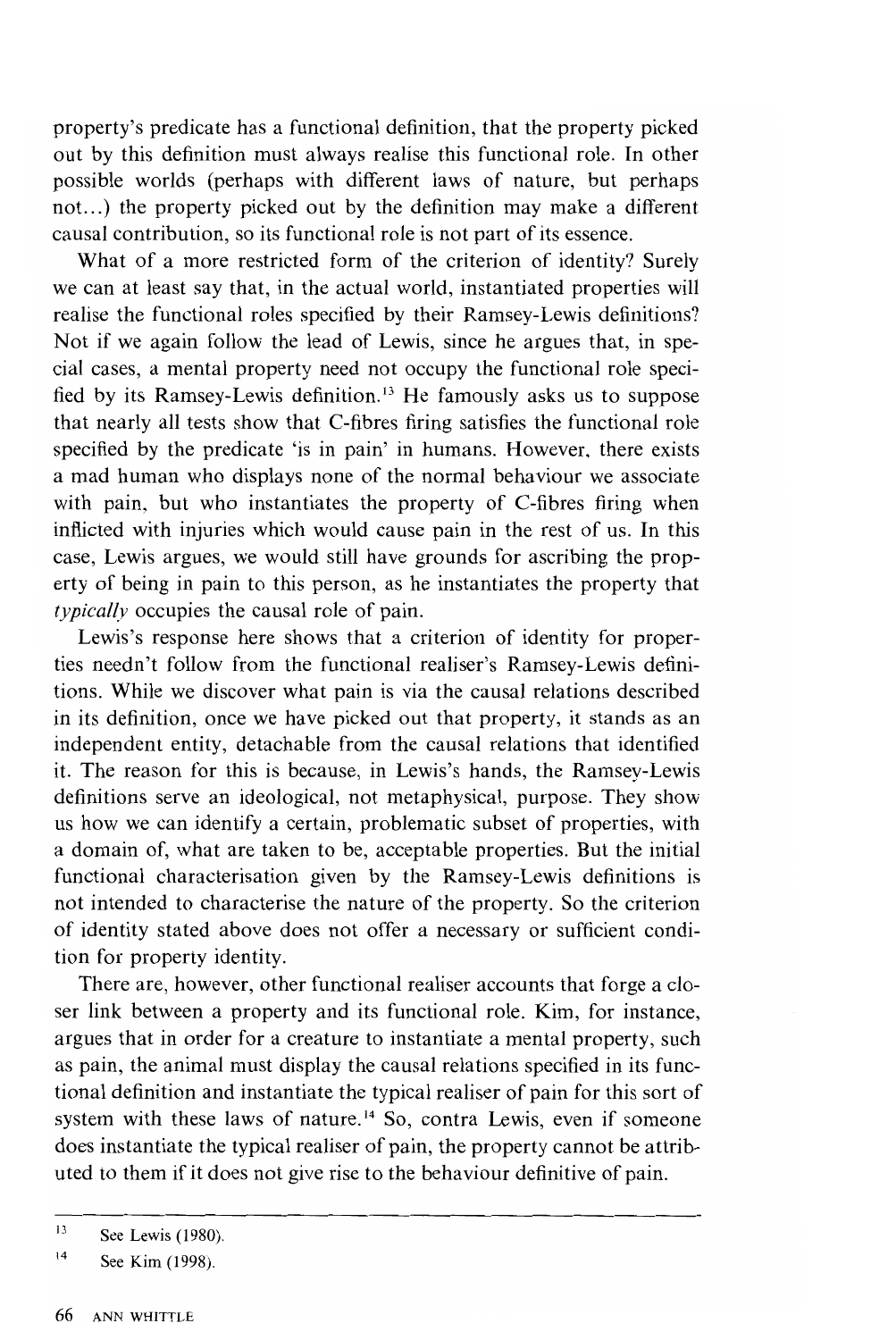Despite this, however, Kim still follows Lewis in treating the properties as independent entities, detachable from the functional relations that identify them. Kim argues that the Ramsey-Lewis definitions can designate different properties in different systems. So as weIl as occupying the functional role which is definitive of 'is in pain,' a creature must also instantiate the property which typically realises that role for its sort of system. Suppose, then, that C-fibres firing is the occupier of the pain role in systems like humans, and D-fibres firing the occupant of the role in systems like dogs. Unless we are content to say that the predicate 'is in pain' refers to a gruesomely gerrymandered, disjunctive property, we are forced to say that C-fibres firing is a different property from D-fibres firing. So we cannot claim that two property instances are instantiations of the same property, namely pain, iff they both realise the functional role specified by the functional definition for pain. For these won't be two instances of the same property at all-one will be an instance of the property of C-fibres firing and the other an instance of the property of D-fibres firing.

Kim endorses this conclusion, as he warns that we should not think of the properties designated by the Ramsey-Lewis definitions as functional properties, but rather as properties with functional characterisations. <sup>15</sup> But it is clear that, as in the case of Lewis, these functional characterisations tell us very little about the nature of their referents. All Kim's view commits us to is the claim that a functional predicate, such as 'is in pain,' can only be ascribed to properties that occupy the same functional role within a certain system. But this falls way short of even the very limited criterion of identity outlined above for properties. As well as the aforementioned possibility of different properties realising the same functional role in different systems, one property may realise different functional roles in different systems. For instance, C-fibres firing may realise the functional role of being in pain in humans, and being hungry in dogs. This makes it clear that Kim does not think that these functional predicates accurately mirror the natures of the properties in the pre-existing domain quantified over by the Ramsey-sentences. As a result, the Ramsey-Lewis definitions fail to provide substantive metaphysical claims about the nature of the properties designated by the functional, mental predicates.

Is there any point in trying to extend the functional realisers' use of these Ramsey-Lewis definitions to all properties? No, because it is very unclear what purpose this would serve. Functional realisers use the Ramsey-Lewis definitions to show how the T-terms can be analysed in terms of the already understood O-terms. For instance, in the philosophy of mind, they are used to show how mental properties can be understood in terms of, and so identified with, uncontroversial physical properties.

<sup>15</sup> See Kim (1998, p.104).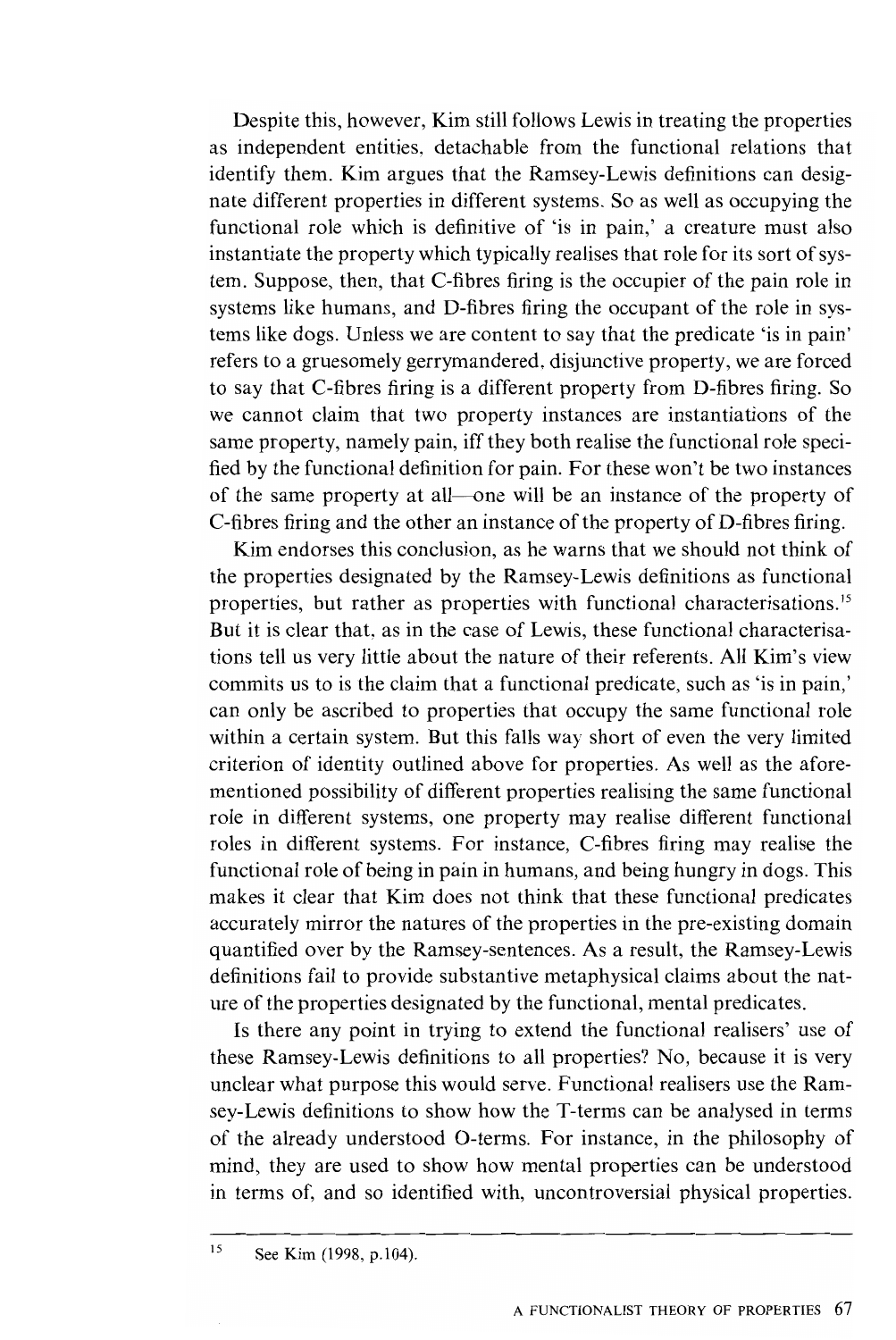Consequently, if we try to make wholesale use of the Ramsey-Lewis definitions, we thereby undermine the functional realiser's strategy. For, ex hypothesi, we are not attempting to understand or analyse a controversial domain of properties, those specified by the T-terms, in terms of an uncontroversial domain of properties, those specified by the already understood O-terms, as all our terms become T-terms. So the point of the functional realiser's analysis is lost when it is applied to all properties, as it requires a domain of O-terms that the T-terms are defined in terms of.

This does not mean, however, that the Ramsey-Lewis technique is incapable of performing a useful function within a theory of properties. Suppose, for instance, that one simply stipulates that properties are universals—perhaps because one has an independent argument for this view.<sup>16</sup> Then, proponents of this variation of Shoemaker's causal theory of properties could use the technique to defend themselves against circularity, since it allows us to define several items simultaneously. So we can suppose that properties' predicates get analysed all at once via their causal roles. But this poses no threat to the modest claim I am making, for I fully accept that the Ramsey-Lewis technique can serve as a useful supplement to the causal theory of properties. My claim here is just that, *on its own,* this technique fails to provide the illuminating metaphysical analysis hoped for, since the Ramsey-Lewis definitions tell us nothing about the referents of the functional predicates. Consequently, extending the Ramsey-Lewis form of functionalism to all properties cannot help us to progress on the age-old question of what properties are.

In addition, we can also draw a more general conclusion, namely that it makes little sense to try to model a functional theory of properties upon the functional realiser's use of the Ramsey-Lewis technique. For if we generalise the analysis to cover all predicates, we don't have two sets of predicates—those specified by the controversial T-terms and those by the uncontroversial O-terms—which we are arguing refer to the same kind of (non-problematic) entity.

#### **IV**

Functional role theory is a very different kettle of fish from functional realiser theory. From the exposition given above, it should be clear that functional role theory does make metaphysical claims about the properties it analyses. For, on this view, functional properties are just functional roles, abstracted from their concrete realisations. Their whole

<sup>&</sup>lt;sup>16</sup> Following Armstrong (1997), for instance, it might be argued that the laws of nature have to be construed as second-order relations between universals, or that universals are the only entities capable of solving the One-Over Many problem.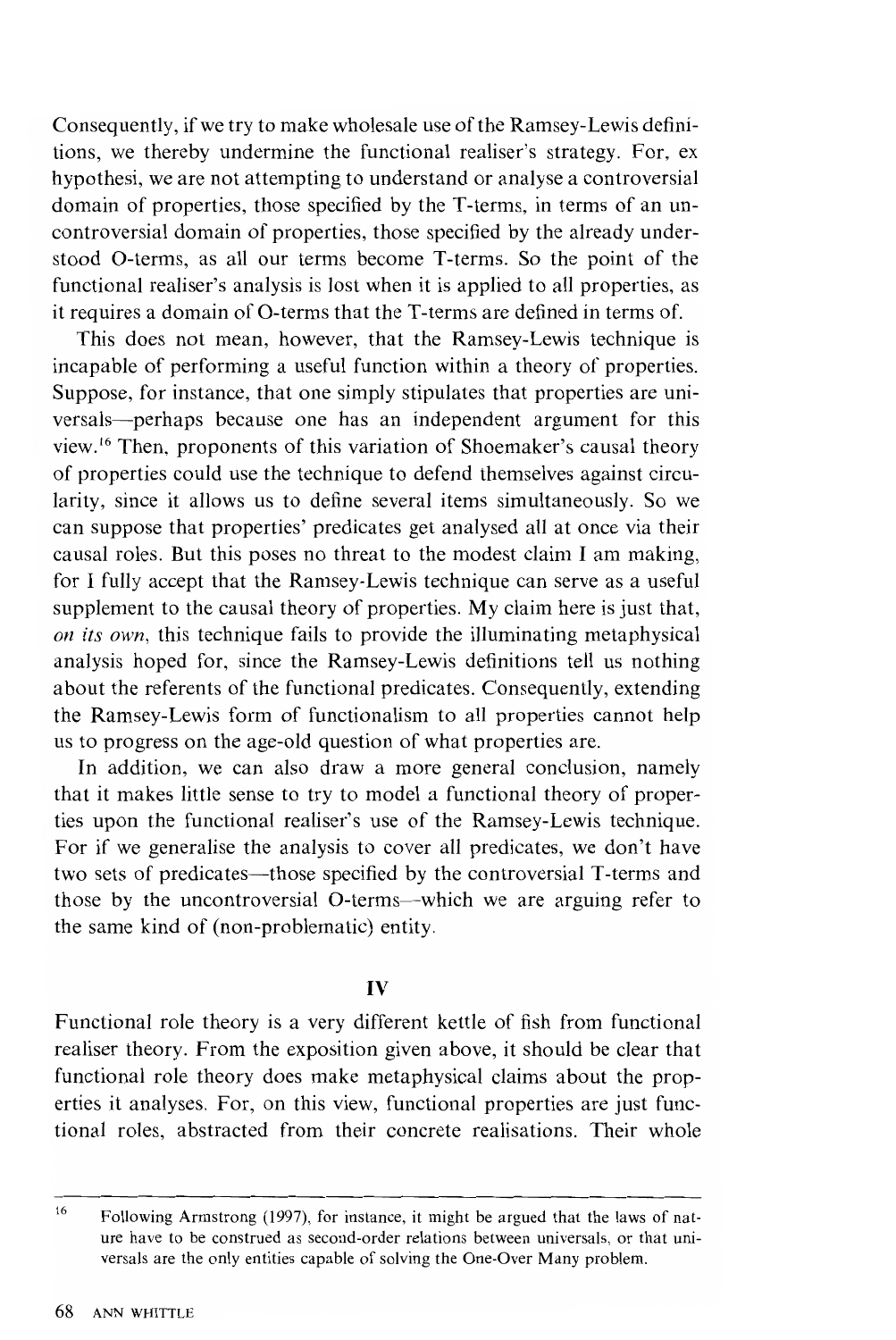nature is exhausted by facts about what other entities will do, given certain circumstances.

This conception, not surprisingly, leads to some substantive metaphysical claims about the nature of functional properties. These properties have their functional roles essentially, as a functional property can only be instantiated at a world if there is something that realises the functional role definitive of it. Furthermore, the identity conditions for these properties are given in terms of their functional roles. If the functional role definitive of a property is realised, then this is both necessary and sufficient for that property to be instantiated. So we get the following criterion of identity: In all possible worlds, x and y are instantiations of the same property iff they realise the same functional role.

If we make wholesale use of this functional role analysis, therefore, and claim that all properties are functional role properties, we are going to be left with a substantive metaphysical theory of properties. This will not only specify the essential nature and identity conditions of a property, it also promises to capture Shoemaker's intriguing claim that 'properties are causal powers' (1980, p.2IO).

Trouble, however, is on the horizon. For while it makes sense to suppose that a certain subset of properties, like mental properties, are functional role properties, it is far from clear that the same is true when we extend the functional role analysis to all properties. The worry is that if we generalise functional role theory, and so say that all properties are functional role properties, then we're claiming that all properties consist in the having of some other property which occupies such-and-such a functional role. But of course if all properties consist in the having of some other properties which occupy such-and-such functional roles, there won't be any properties left to stand in such-and-such functional roles. Put another way, if there aren't any properties to be the concrete realisations of a functional role property's theory, their abstraction principle won't apply to anything. So no functional role properties will be abstracted from their concrete realisations.

Is this the death-blow to an extended form of functional role theory? Not quite. The standard characterisation of a functional role property allows for the possibility of their being realised by further functional role properties. Equally, nothing has been said to exclude functional role properties being the concrete realisations of other functional role properties. So the present difficulty is circumvented if there are always further functional role properties to realise the causal roles of distinct functional role properties.

This response, however, comes at a significant cost. For while the existence of properties does not strictly depend upon a domain of non-functional role properties, without them an infinite number of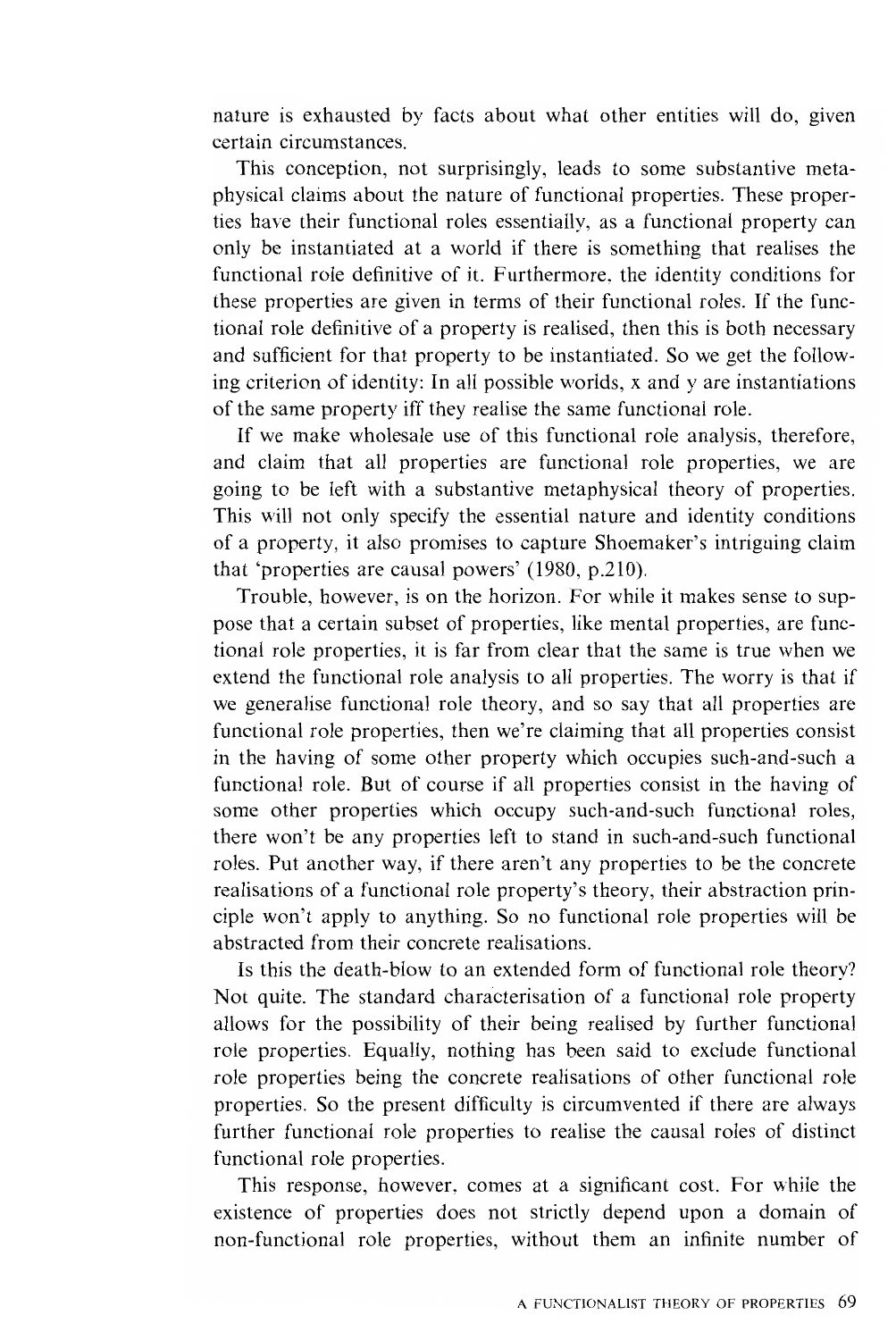functional role properties have to be postulated. Any less than this, and there wouldn't always be a functional role property to realise suchand-such a functional role, so there wouldn't be any properties at all.

Could this commitment be avoided if functional role properties were the realisers of functional role properties that they themselves were realised by? So, crudely put, it would be possible for A to realise B, B to realise C, C to realise  $D...N$  to realise A. Yes, this would relieve us of the commitment, but by so doing, we would lose what is distinctive about functional role theory. To avoid functional role theory collapsing into functional realiser theory, strict constraints have to be imposed on the notion of realisation. In the abstraction principle, the concrete realisations of a property's theory must be taken to range over properties of an order lower than the functional role property in question. If this restriction isn't met, the specified property will be among the entities quantified over. So while the predicate which picks out the property will be of a higher-order, the property itself won't be. Consequently, the property in question won't be a functional role property, as it cannot be abstracted from its realisers.

In order to preserve the functional role analysis, therefore, properties must not be realised by properties of an order higher than themselves. So we can't avoid an infinite number of properties by making them realisers of themselves. Perhaps, then, we could just learn to live with them?

The difficulty with this lies not so much in the number of properties postulated, but rather in the nature of the commitment to this number of properties. Since we are interested in those properties which can partake in the causal nexus, the issue of how many properties there are seems to be an empirical one. If our scientific theories inform us that there are an infinite number of properties, fine. But to decide that matter a priori on the basis of a certain metaphysical theory of properties seems highly dubious. This is especially so when we remember that the view isn't just committed to an infinite number of properties, it is committed to an infinite number of *instantiated* properties. For the functional property of, for instance, being 100°C cannot be instantiated unless there are an infinite number of instantiations of other functional properties. So there have to be functional properties which are realisations of the theory for 100°C, then further functional properties which are realisations of those properties' theories and so on ad infinitum.

What went wrong? Why does extending the functional role analysis to all properties lead to such unpalatable consequences? The answer, as with the functional realiser case, is that by making wholesale use of the functional role analysis, the very point of that analysis is lost. In order to see this, it will help to think about the functional role theorist's strategy in the philosophy of mind. Due to the perceived pressure of multiple-realisability,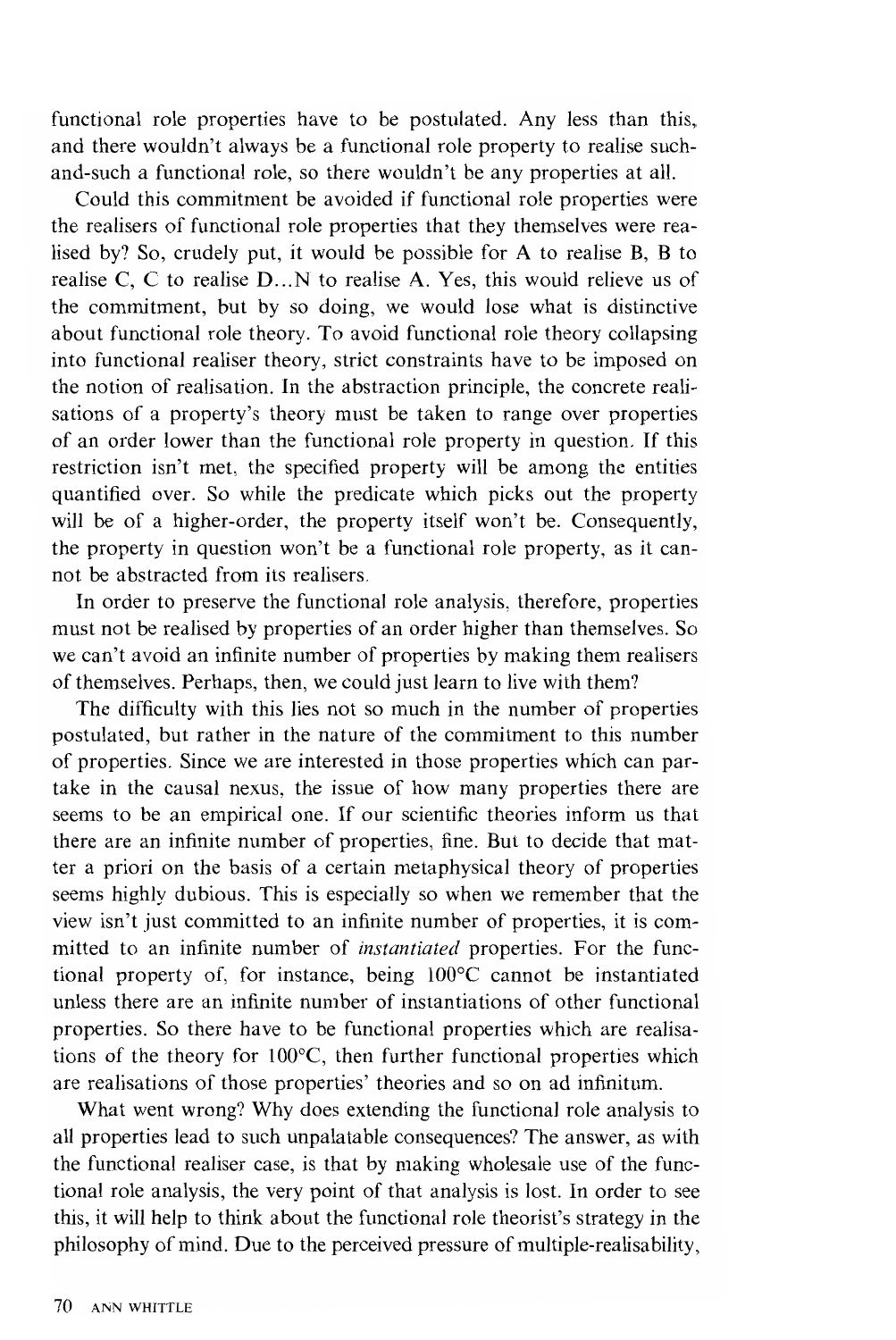functional role theorists deny that mental properties can be identified with their realisers. But the physicalist leanings of these theorists mean that they still want to preserve the claim that all entities are, in some sense, physical. In order to capture both these claims, functional role theorists argue that mental properties are new, higher-order properties, which cannot be identified with their physical realisers. However, these properties do not require a non-physicalist substance or ontologically independent laws, because they are abstracted out of the physical realisations of their functional roles. This is what gives functional role theory its distinctive character. The particular functional role, specified by the property's theory, exhausts the nature of that property because functional role properties are viewed as logical constructions out of their physical realisers. So in order to formulate an analysis with the distinguishing commitments of functional role theory, it must parallel the constructive character of functional role accounts in the philosophy of mind.

This is why making wholesale use of the functional role analysis falls down. If we extend functional role theory to all properties, we cannot capture the constructive character of that analysis. For this requires a range of properties which are not subject to the functional role analysis. Without such a range of properties, we cannot regard functional role properties as logical constructions out of their concrete realisers. Although we can forever keep descending the hierarchy of more and more functional role properties, ex hypothesi, we never reach a level of properties which are not functional role properties. So a functional role analysis of all properties perpetually eludes us, since we never get to a range of entities in terms of which functional role properties can be understood.<sup>17</sup>

 $17$  Such wholesale usage also conflicts with Russell's ramified theory of types, since if a11 the predicates that specify properties are given Ramsey-Lewis definitions, a11 the predicates become of an order second or above, as they are a11 defined by the fact that some other property occupies such-and-such a functional role. As a result, the predicate quantifiers in the Ramsey-Lewis definitions of the second-order predicates have nothing to range over. For, according to the restrictions laid down by the ramified theory of types, the definition of a second-order predicate cannot quantify over entities picked out by second-order predicates. The account's failure to meet the constraints imposed by Russell's theory raises wider issues regarding the legitimacy of the use of this notion of a hierarchy. For it is not clear how the assumption that there is any such ordering of properties is justified, once we have postulated an infinite hierarchy of properties. This is because an infinite hierarchy of properties will not be we11-founded, as there won't be a distinct base of fundamental properties, which higher-orders of properties in the hierarchy can be constructed from. In the absence of this, it is difficult to see how we can defend the claim that properties form a hierarchy, rather than just a collection, a11 of which are analysed in terms of one another. So, if this objection is not rebutted, the resulting functional role analysis will co11apse into a form of functional realiser theory.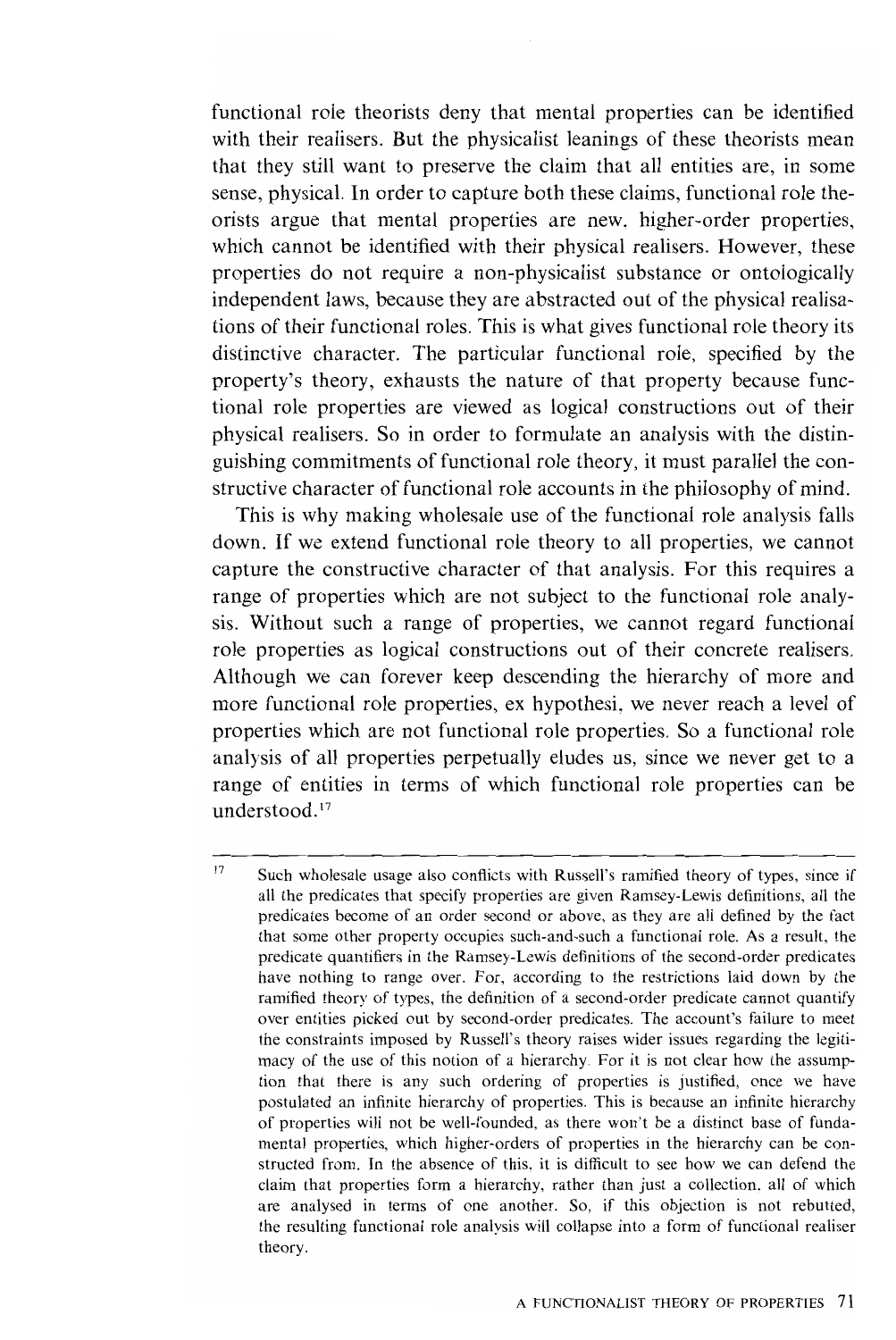It is important to grasp the nature of the problem here. The worry isn't that functional role properties can't be constructed out of other functional role properties, as I have already admitted that this is a possibility. Suppose, for instance, that we are after an understanding of mental properties and conclude that they are functional role properties, abstracted from neuropsychological properties. Given what has been said, it is perfectly consistent to then go on to say that these neuropsychological properties are themselves functional role properties, abstracted perhaps from biochemical properties. The present problem only arises because what we're after is a metaphysical analysis of *all* properties. As this is the aim, an endless series of functional role properties isn't going to be of any real assistance. Although such a procedure would provide us with analyses of kinds of properties-mental properties, neuropsychological properties and so on ad infinitum-it will not result in a metaphysical analysis of the category *property.* For in order to achieve a functional role analysis of all properties, we need to show how the type of entity in question, namely the properties, can be analysed as abstractions from a different kind of entity. Therefore, even with an infinite regress of functional role properties in place, still, we're unable successfully to implement the functional role theorist's strategy.

The hopes for a functionalist theory of properties seem to be fading fast. While we've found that the Ramsey-Lewis teehnique could be used as a supplement to a causal theory of properties, on its own it does not produce any informative metaphysical claims about the nature of properties. The position of an extended form of functional role theory appears even worse. Although it seemed to offer an ambitious metaphysieal analysis of properties, on eloser inspeetion the view looks completely unsustainable. The story doesn't end here, however. In the next section, I intend to revive the fortunes of a functionalist theory of properties, by proposing a functional role analysis whieh bypasses the problems outlined.

v

We've seen that the prospects for a generalised form of functional role theory look dire. For in order to preserve what is distinetive about this view, we're foreed to postulate a number of properties that aren't analysed via functional role theory, thus abandoning the idea of extending this theory to all properties.

Is there any other way out? A possible alternative reveals itself when we notice that the term 'property' slides between two usages. Sometimes talk of properties refers to universals. These are unifying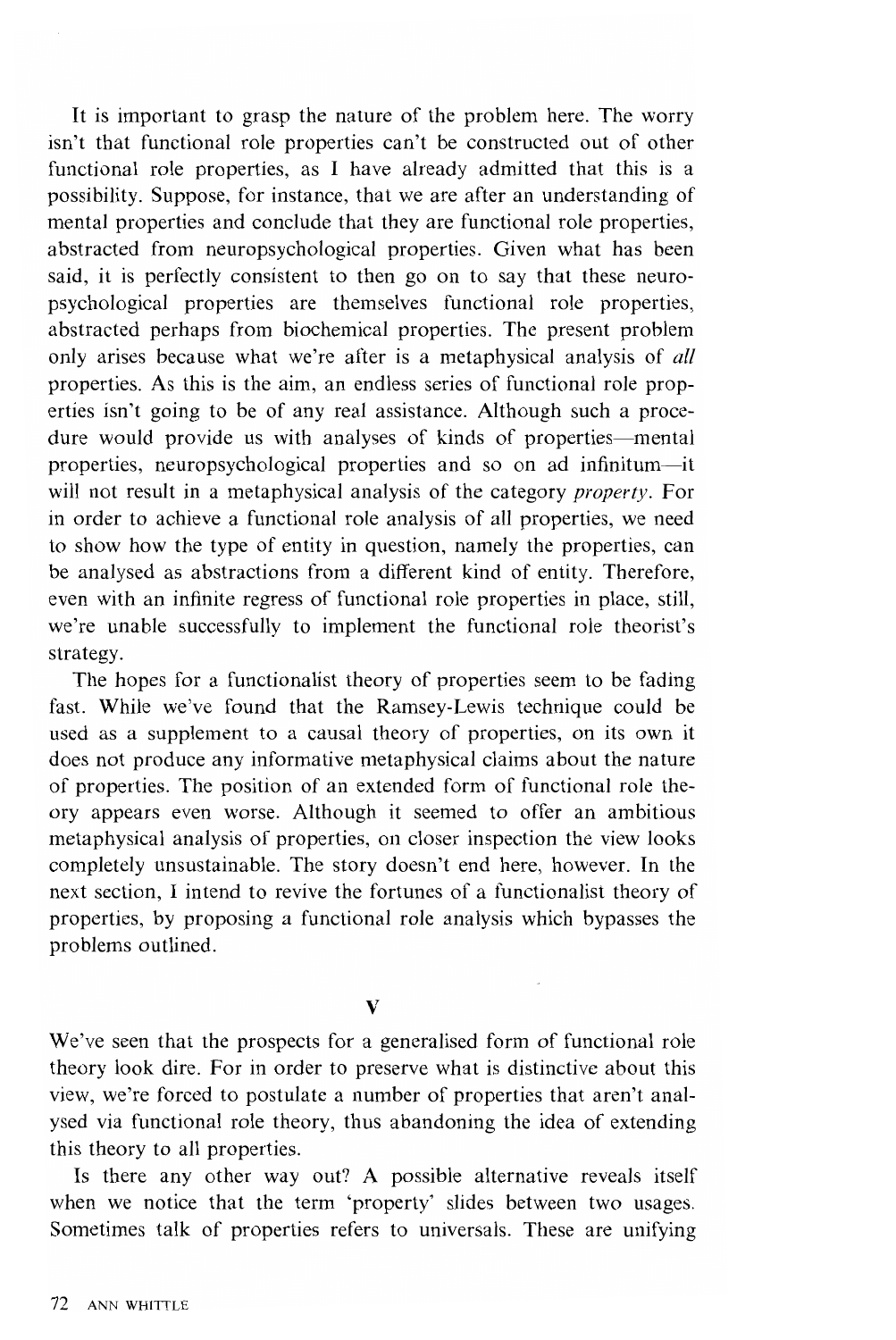entities that can be instantiated in different particulars at the same time. It is, for instance, the universal of redness or roundness that makes different particulars alike in certain respects. In other contexts, the term 'property' is used to talk about instantiations of properties or property instances. Used in this way, the term does not refer to a universal which can be instantiated in different particulars at the same time, rather it picks out a single instantiation of that universal. These instances are inextricably tied to the particulars that instantiate them. A property instance is *that* cable's weakness or *that* ball's redness.

Regardless of what stance we adopt towards the ontology of properties and their instances, attention needs to be paid to this distinction between two senses of the term 'property,' as they name different kinds of entity.18 Take, for instance, two chocolate cakes which are both the same shade of brown. These cakes are alike in that they each instantiate the property of being that particular shade of brown, but is the colour of one cake identical to that of the other? If we think of properties in the first way, then the answer is yes, because they both share the same universal (whether universals are understood realistically or are reduced to something else). If, on the other hand, we think of properties in the second way, then the answer is no, because we have two instantiations of the universal of this shade of brown and, hence, two property instances of it.

This distinction between properties and their instances gives us more room to manoeuvre, as it draws our attention to a possible range of entities which could realise the functional roles of properties. Properties qua universals can be thought of as the functional role properties, while instances of these properties can be the entities which realise their functional roles.

More needs to be said, however, if this analysis is going to capture the constructive character of functional role theory. The concrete realisations of these functional role properties must be wholly distinct from the functional role properties they realise. Otherwise, the theory will be useless, as properties will be analysed as logical constructions out of a collection of entities which includes the very entities we are trying to analyse, namely, properties. This seriously curtails the theory that can be given of property instances. They cannot, for instance, be analysed as instantiations of universals, where universals are understood as sui

<sup>&</sup>lt;sup>18</sup> In what follows, I shall use the term 'universal' or 'property' to refer to the first sense of property, and the term 'property instance' or just 'instance' for the second. I do not suppose anything further by these terms. In particular, realism about universals is not implied, nor is realism about tropes. Property instances are meant to be neutral between instantiations of universals, tropes, members of sets, ete.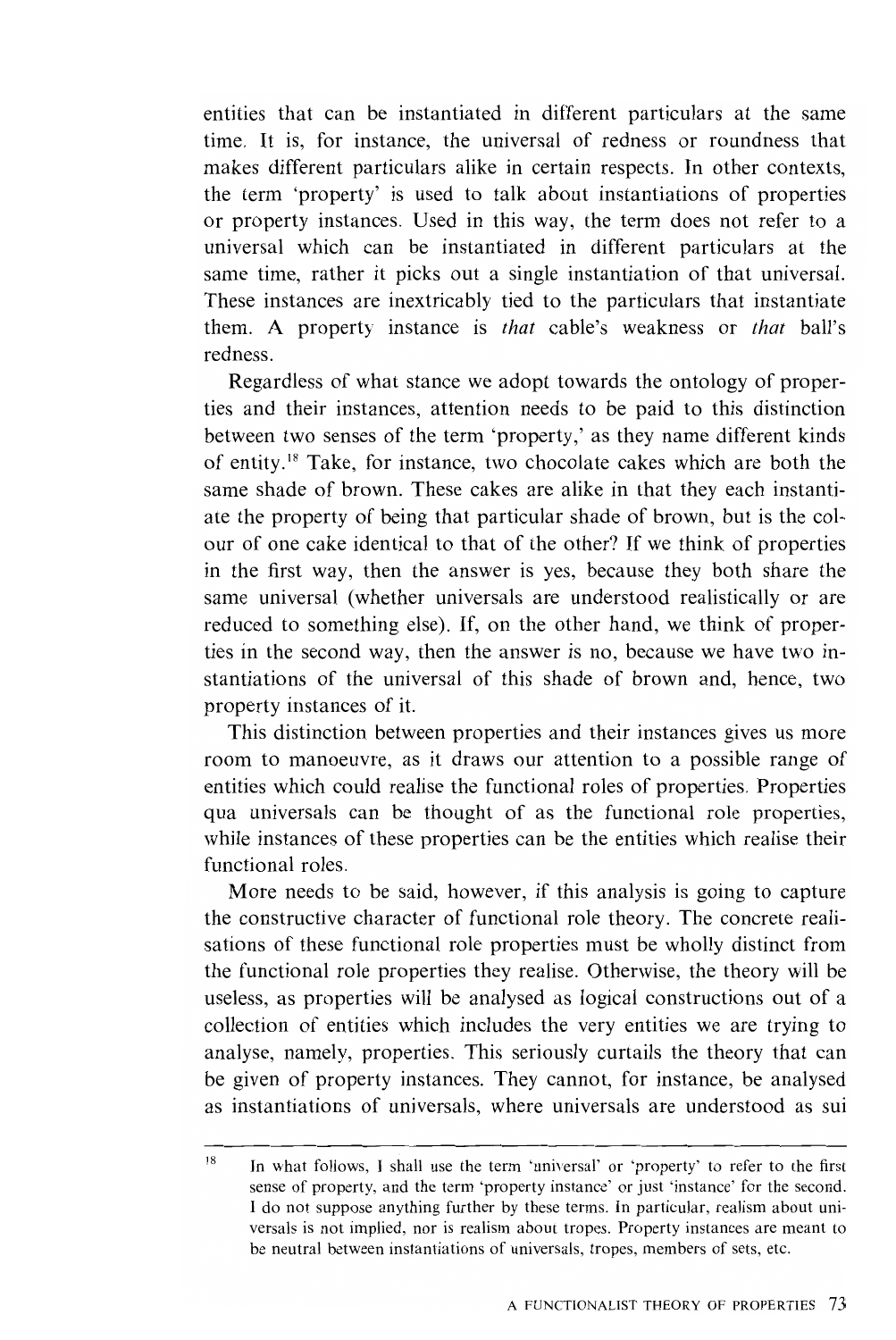generis entities, as in the accounts of Armstrong or Tooley.19 For, on these views, property instances are complexes of particulars and properties. So it would be circular to then attempt to construct properties out of property instances.

Another position that is excluded is the view that property instances are members of sets of possible particulars. On this analysis, property instances cannot be thought of as entities which are distinct from the sets of possible particulars of which they are part. This would make property instances far too coarse-grained, as the members of these sets are possible particulars, and possible particulars clearly instantiate numerous properties. So in order for these entities to count as property instances and not just particulars, they have to be thought of as part of a particular set or property. This means that functional role properties cannot be abstracted from a domain of property instances, since these instances are not metaphysically distinct from the properties or sets they are instances or members of.

The only analysis of property instances which views them as selfstanding entities, independent of the properties of which they are instances, is the view that property instances are sui generis entities or tropes. <sup>20</sup> Tropes are very fine-grained entities which, while being property instances, are not analysed in terms of properties or partly constituted out of them. Indeed, most trope theorists believe that tropes are ontologically more basic than properties, since properties are often claimed to be sets of tropes. So it looks like these tropes could be the realisers we're looking for.

How, then, would the proposal go? If tropes are the realisers of a property's functional role, there will be many concrete realisations of its theory. If, for instance, *this* knife's sharpness realises a particular functional role, the sharpness of this qualitatively indistinguishable knife will also be able to. The multiple-realisability of these functional roles again undermines the uniqueness required for the Ramsey-Lewis definitions to work. But this can be regained by making the same move as functional role theorists in the philosophy of mind. So, by taking all the concrete realisations of a particular property's theory, we can abstract what is common to all of them by considering the

<sup>19</sup> See Armstrong (1997) and Tooley (1987). Armstrong follows Aristotle in claiming that universals are immanent in their particulars, whereas Tooley, like Plato, thinks of them as outside space and time. But these differences do not matter for our purposes here, as both think of property instances as instantiations of these sui generis universals.

<sup>20</sup> See, for instance, Williams (1953) and Campbell (1990). Although somewhat controversial, many of Husserl's followers take his moments to be sui generis property instances (see, for instance, Simons 1987). So these too would count as tropes, given their characterisation above.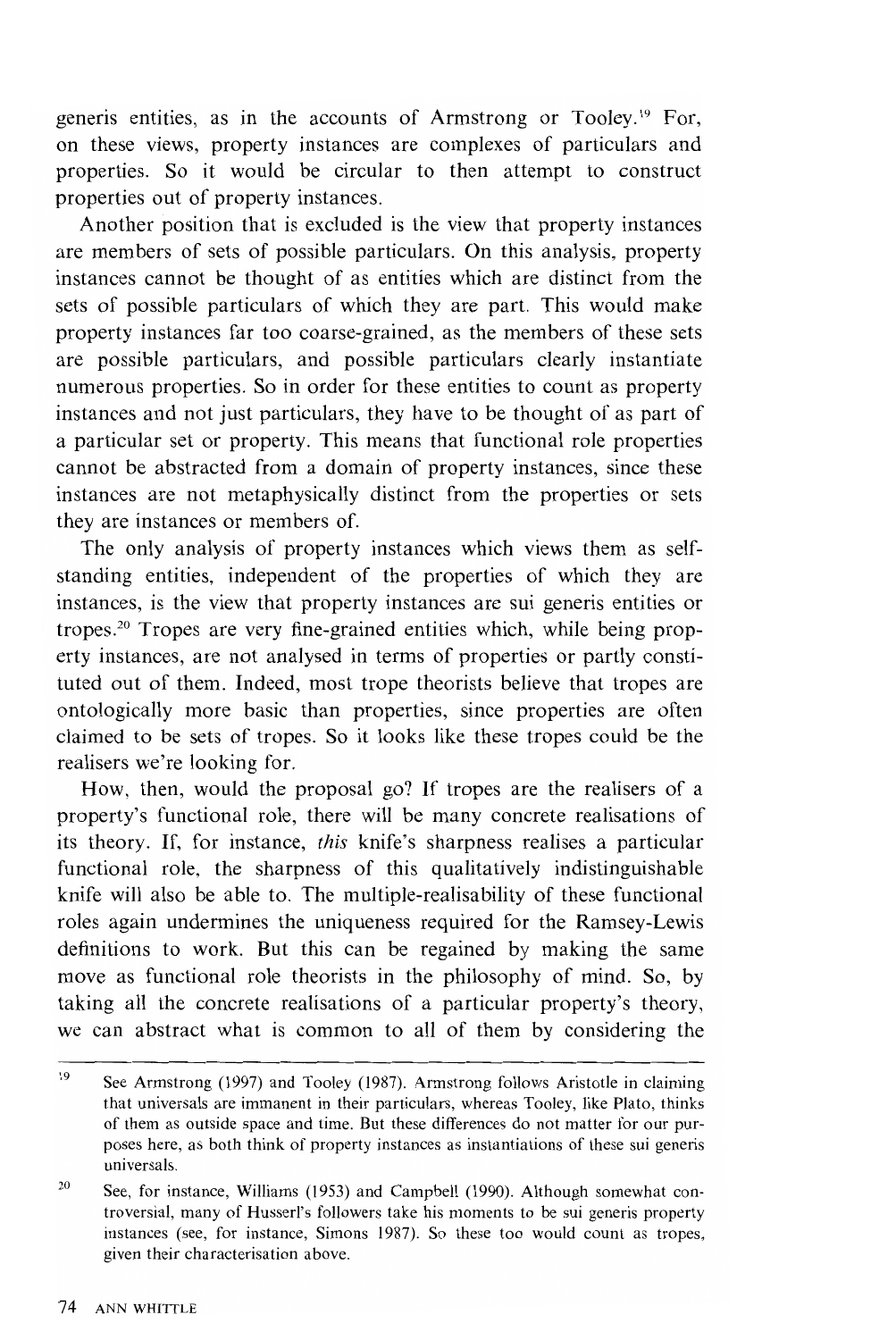equivalence class of concrete realisations under the relation, *sameness of functional role.* In other words, we can say that two tropes are instances of the same property iff they both realise the same functional role.<sup>21</sup> The functional role property can then be identified with this isolated property.

It may be objected, however, that the analysis is circular. If we say that two tropes are instances of the same universal because they realise the *same* functional role, then aren't we making an illicit appeal to properties or universals? For surely having the same functional role is a matter of having some property or universal. So the analysis of what it is to be an instance of a certain universal F is just making an appeal to another universal: the universal of *having the same functional role.*

I don't think that this objection is successful, however, given a proper understanding of the theory. On the view being proposed, to say that two tropes realise the same functional role is not to claim that the two tropes instantiate some higher-order universal, that of *having the same functional role.* Rather it is to claim that these tropes make a certain functional role true of a particular. So, for instance, a particular instantiates the property of being 100°C iff it would burn human skin on contact, boiI if water, etc. and a trope is what makes these conditionals true of that particular. The key claim is that if a certain functional formula is true of two particulars, then they instantiate the same property. And whilst this analysis, like other trope theories, takes for granted the notion of resemblance, since we have to grasp the idea that two particulars behave in similar ways in similar circumstances, the criterion of identity does not make an illicit appeal to irreducible universals or properties that tropes have in common.

But, one may protest, a particular could instantiate F even if that particular never manifested any part of the functional role which made it F, since the circumstances never arise which render its F-ness apparent. Even if some of F's functional role is made manifest, in most

<sup>&</sup>lt;sup>21</sup> I do not wish to rule out the claim that tropes of different properties could realise the same functional role, so long as this is understood in a particular way. For, in cases of determinables and their determinates, I want to claim that both a trope of scarlet and a trope of crimson could realise the functional role of the determinable red (and thereby both be instances of red). But this is because these two determinate properties have distinct but overlapping functional roles, and the functional role of the determinable red is identified with this overlap. What is excluded is the claim that two tropes of different 'super-determinate' properties (i.e., properties that are determinables of no other properties) could realise the same functional roles. If they did then, on this view, they would be instances of the same property. Of course, this is a very controversial claim that cannot be argued for here. However, those considerations that favour the more general causal theory of properties, will also support this thesis.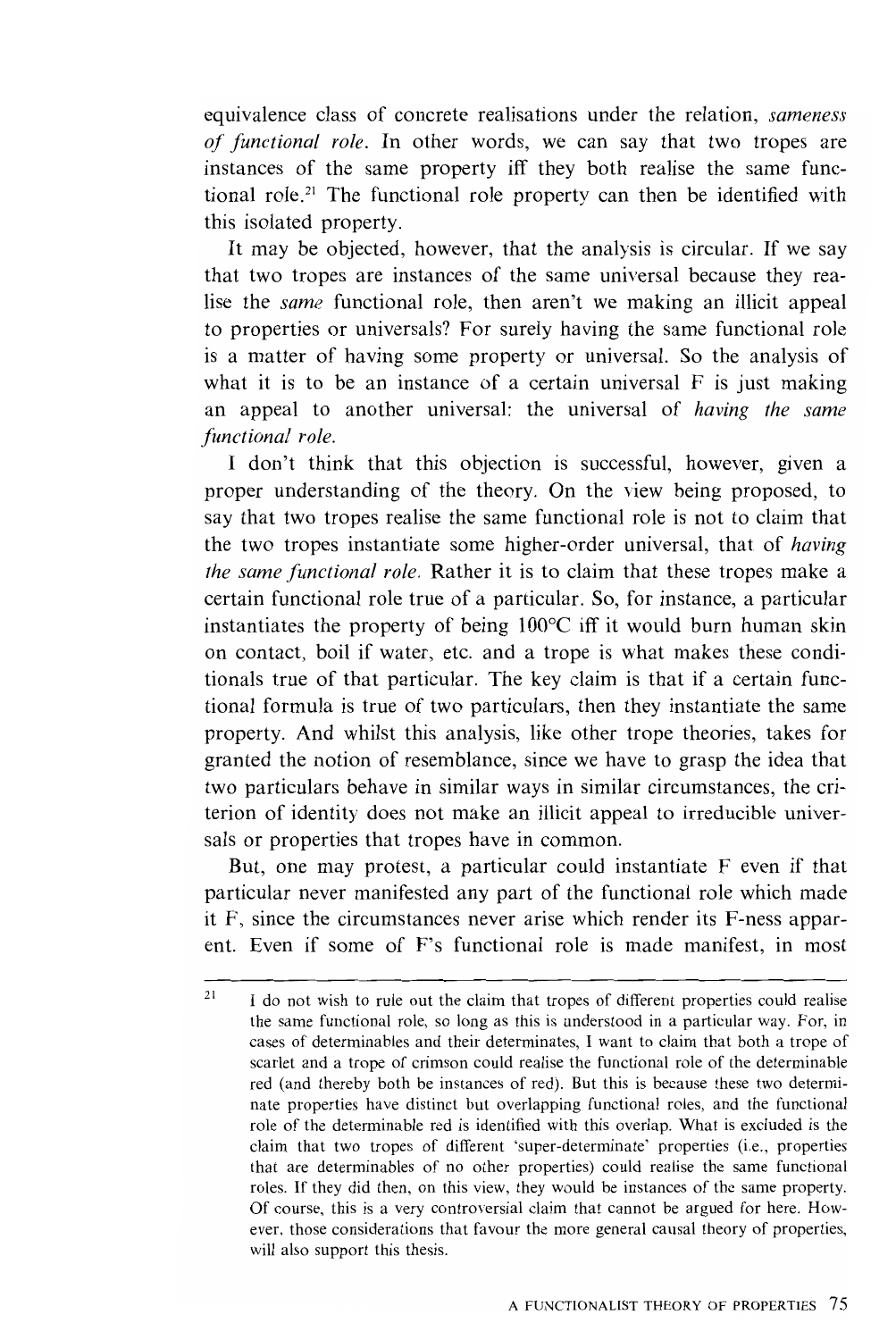instances, the particular will only exemplify a small fraction of the functional role definitive of F. Given this, although we can say that the particular is F iff it satisfies the functional role definitive of F, we cannot say that how the object *actually* behaves is what makes it F. So what, then, are the truthmakers of the sentence, *'a* satisfies the functional role of F'? What it is about the universe in virtue of which this sentence is true?

Appealing to the universal of F-ness at this point would, of course, just render the analysis circular, for in order to specify the functional role a trope has to realise to be an instance of F, we would have to invoke the very entity whose nature we are attempting to construct. However, just saying that a trope of F-ness realises such-and-such a functional role, as its particular would X in circumstances  $C_1$ , Y in circumstances  $C_2$ , etc., merely restates the problem. For if those circumstances are never actualised in this world, what is it that makes it the case that these counterfactuals are true of the object? Why is it that this trope would have enabled the object to  $X$ , if it had been in circumstances  $C_1$ ?<sup>22</sup>

At this point, the functionalist theory of properties has to dig its heels in. According to the view being proposed, tropes are the entities which bestow causal powers onto the world. They do not do this only when amalgamated with laws (be they Humean or non-Humean)—they are themselves dynamic entities that are the truthmakers of laws. So when we ask: 'Why is it that this trope would have enabled the object to X, if it had been in circumstances  $C_1$ ?' all we can say is that this is because this is what F-tropes do. Tropes are the ground of irreducible power in the world, and it is because certain tropes bestow certain functional roles on particulars that they are instances of one property rather than another.

No doubt many will find this response inadequate, but now the battle needs to be fought on wider ground. Broadly speaking, there are three different approaches with respect to powers (and related causal

 $22$  A slightly different, epistemological question the functionalist theory of properties raises is this: how do we know which property a trope is an instance of given that what it enables its particular to do can remain forever unmanifested? We discover what type of trope a particular instantiates by looking to see what the particular does. But there is always the possibility that had slightly different circumstances manifested themselves, we would have realised that we have tropes of different types on our hands. Whilst such possibilities cannot be excluded (and thus, unlike Shoemaker, I don't think that this analysis should be argued for on epistemological grounds) nevertheless, the view has some marked epistemological advantages over those which divorce the identity conditions for a property from what it does. (I argue for this claim in Whittle 2006. See Robinson 1994 for more details on these property permutation cases.) 1 thus think it would be short-sighted to reject the theory because of these epistemological worries.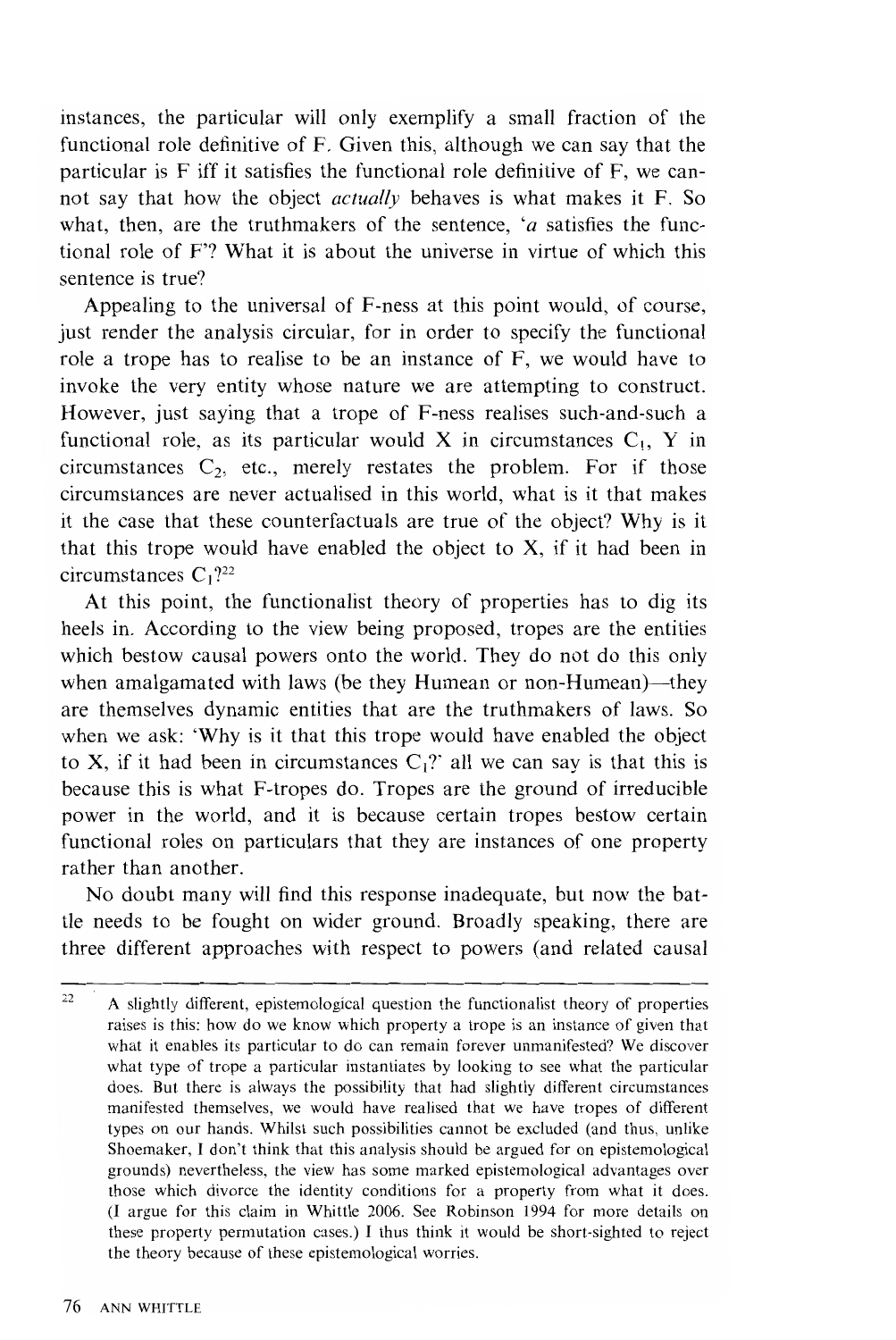notions). The first, which this functionalist theory is an instance of, is the aforementioned causal theory of properties.<sup>23</sup> This states that irreducibly dynamic properties (or, in this case, tropes) should be added into our ontology, since then we can offer better analyses of causal powers, causality, the laws of nature and arguably modality.<sup>24</sup> Adherents of this approach thus pit themselves against both reductive, Humean analyses of powers and the non-Humean view that powers can be reduced to categorical properties and sui generis relations of nomic necessitation. Since the question of which stance is preferable is such an extensive one, it cannot be explored here. But, for our present purposes, what is important to stress is that, given this first view, we do have truthmakers for the causal counterfactuals we attribute to particulars. For the truthmaker for the proposition, 'if this particular had been in circumstances  $C_1$ , then it would have X-ed,' is just the actual, intrinsic persisting F-trope and the particular. Their existence alone entails the proposition.

The functionalist theory of properties, therefore, states that properties or universals are logical constructions out of tropes. The universal of F-ness, for instance, is abstracted from the collection of tropes which realise the functional role specified in F-ness' functional definition. This proposal still leaves issues outstanding.<sup>25</sup> In particular, there is the important question of how this abstraction principle should be read. Until this is answered, the issue of what exactly it means to say that universals are logical constructions out of tropes is left undetermined. There are two options open to us here. Either we could embrace the reductionist reading, and identify universals with sets of tropes under the relation, *sameness of functional* role, or we could treat the universal as something distinct from the set of tropes, as functional role theorists do, but abstracted from them.

We saw that in the philosophy of mind, functional role theorists opt for the latter alternative, because they don't want to claim that mental properties are mere disjunctions of distinct physical properties. But there seems no analogous problem here, for although different tropes

<sup>23</sup> This view is also often referred to as 'dispositional essentialism' (see, for instance, Ellis 2001).

<sup>24</sup> See, for instance, Ellis (2001) and Molnar (2003).

<sup>25</sup> One problem for this view, for instance, is that the account of universals offered entails that there are no uninstantiated universals. This causes difficulties once it is combined with the view that laws are relations between universals, since it appears to be logically possible for there to be basic laws of nature that, by accident, never have any instances. This, however, raises deep issues which cannot be addressed here.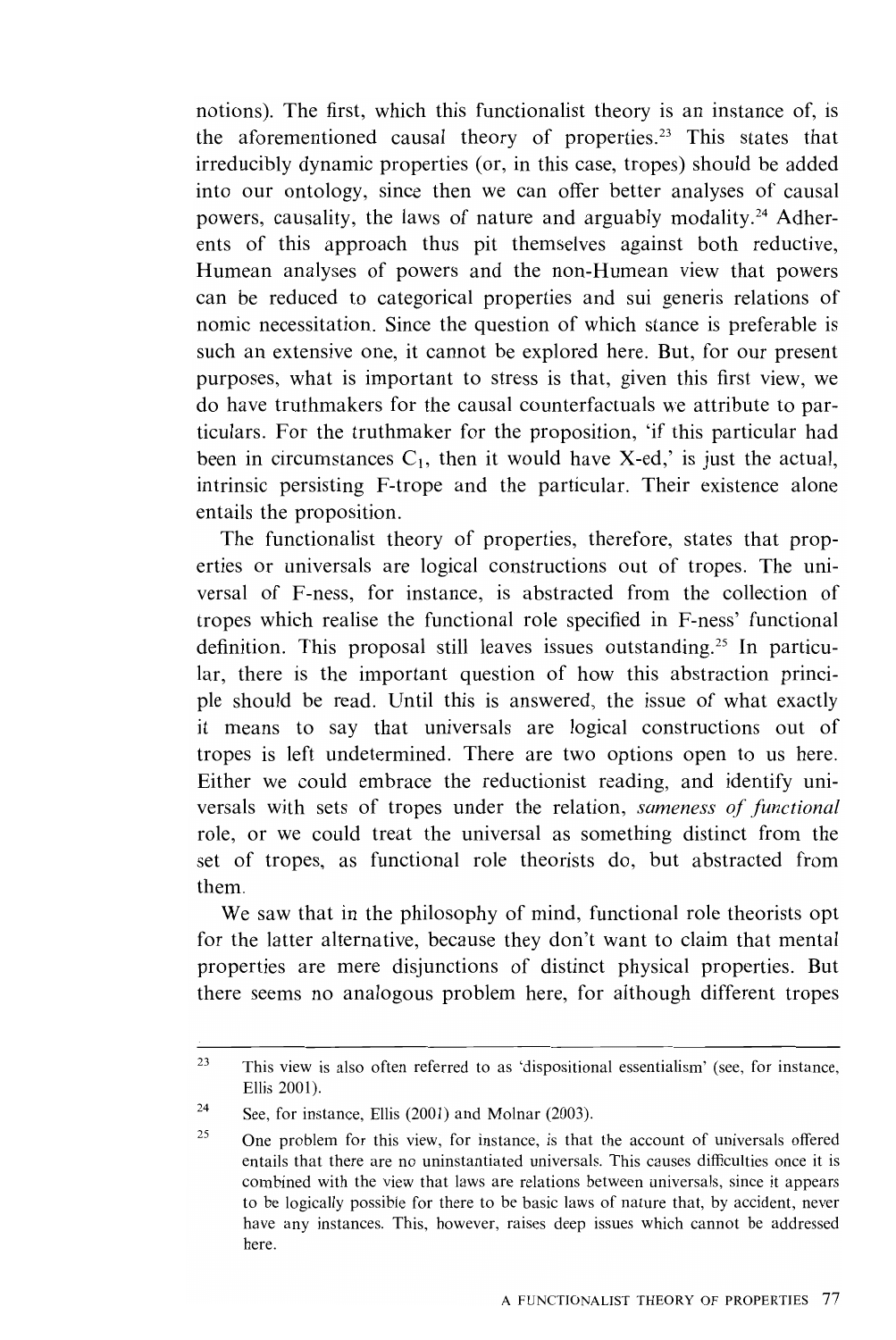realise the funetional roles of properties, they are all tropes of the same property. The question of whether an anti-reduetionist or reduetionist reading should be preferred, therefore, should turn upon whether there are any strong reasons for preferring a richer ontology of tropes and sui generis properties. If there aren't then, in the interests of parsimony, properties should be identified with sets of tropes under the relation, sameness of functional role.

Leaving this optional differenee aside, however, the parallel between this unrestricted form of functionalism and functional role theory within the philosophy of mind is plain to see. In the philosophy of mind, funetional role theorists postulate first-order physieal properties, of whieh mental properties are taken to be logieal construetions. A mental property, on this view, is instantiated just in ease there is some physical property oceupying the funetional role speeified by that mental property's funetional theory. Likewise, here we find that tropes are analogous to the physieal properties, as they are not logieal eonstruetions out of any other entities. Universals, by eontrast, are comparable to mental properties, as they are eonstrueted out of the tropes that realise their funetional roles.

If we are prepared to endorse an ontology of tropes, therefore, an infinite hierarehy of properties is not required. Moreover, the funetional role theorist's strategy ean be implemented. For tropes ean be the entities whieh realise the funetional roles of properties, while properties ean be abstraeted from sets of tropes, all of which realise the same functional roles.

## **VI**

The resulting functionalist theory of properties is extremely contentious. But this sterns from a virtue of the aeeount, namely that, unlike funetional realiser theory, it does offer an informative analysis of properties. First, we are given an ontologieal analysis of properties, as properties are identified with sets of tropes whieh meet eertain eonditions specified in their Ramsey-Lewis definitions.<sup>26</sup>

Second, the theory results in this two level criterion of identity: In all possible worlds, two tropes are instanees of the same property iff they both realise the functional role speeified in that property's Ramsey-Lewis definition. The essential nature of a property is thus speeified

<sup>&</sup>lt;sup>26</sup> This isn't the only conclusion that could be drawn. As I mentioned above, another possibility would be to adopt the non-reductionist reading of the abstraction principle, but I shall leave this reading aside here.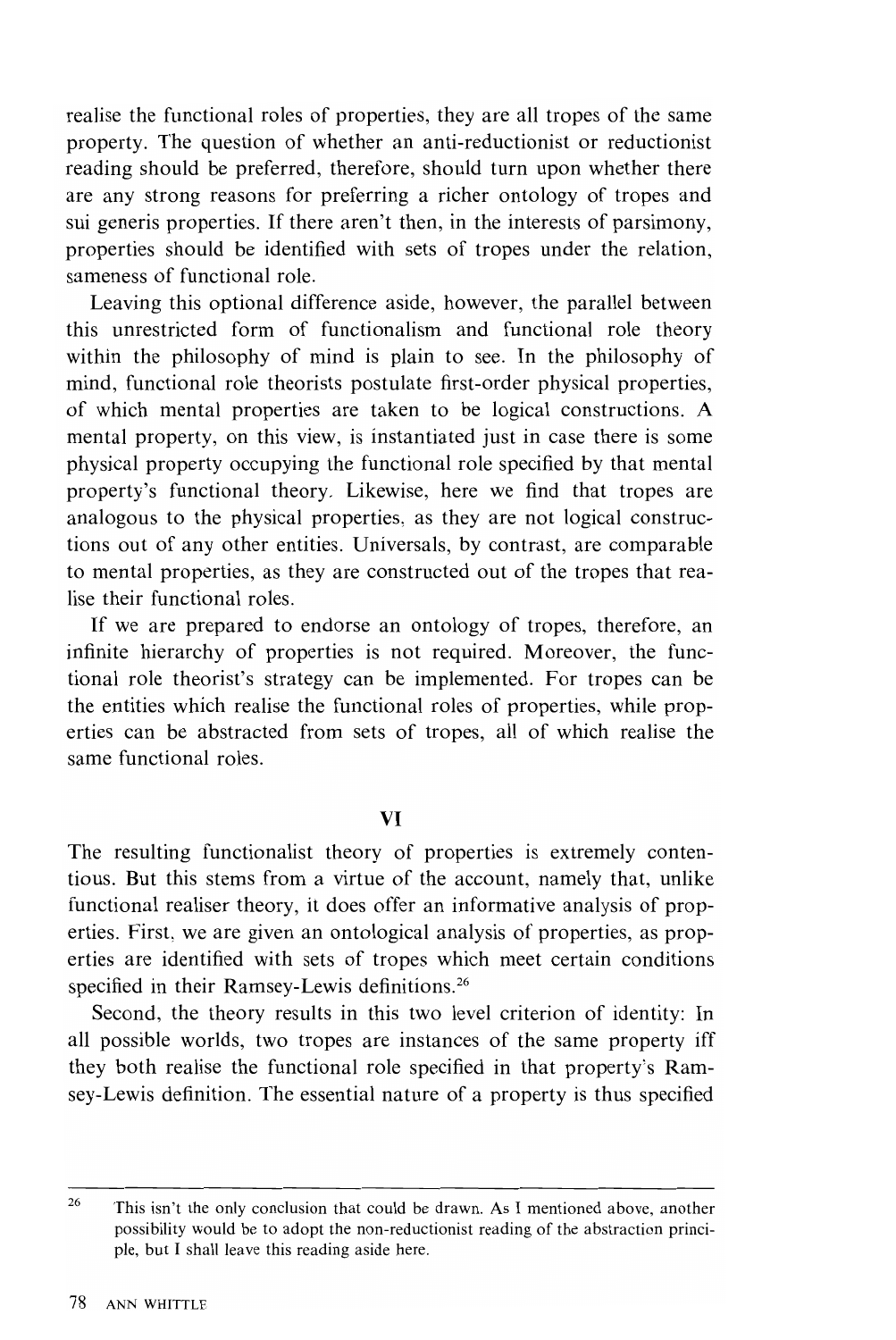in terms of what its instances enable their particulars to do. As such, the analysis falls squarely within the tradition of causal theories of properties or dispositional essentialism. <sup>27</sup> So the fate of the functional role analysis is very much tied to the success or failure of this approach. <sup>28</sup>

Third, the analysis aids the cause of trope theory, by presenting us with a conception of what resemblance between tropes involves. The functional analysis offers a way of grouping tropes into sets which stand for natural properties. The set of tropes which is the property F-ness, on this view, consists of all those tropes which realise the functional role specified in the Ramsey-Lewis definition for property F-ness.

It may be objected that this is no advancement on the standard trope theorists' claim that properties are sets of tropes all of which resemble each other, since the present analysis fails to rid us of the notion of resemblance. I accept that the proposal still employs the notion of resemblance, since it appeals to the idea that particulars behave in similar ways in similar circumstances. But 1 nevertheless think that some progress is made. Tropes can be said to resemble each other in many ways. The tropes {red trope, wise trope, charm trope}, for instance, all resemble each other in some respect, since they are all members of this set. Trope theorists tend to exclude such abundant properties by appealing to the relation of 'precise similarity'. <sup>29</sup> But this is problematic, because certain dissimilarities between tropes just aren't thought to matter. For instance, the fact that the tropes {the scarlet trope of my left boot, the round trope of my blue ball} form a set, a set which no other scarlet trope is a member of, is not thought to show that the scarlet trope of my right boot is an instance of a different property from the scarlet trope of my left boot. What we need, then, is a better understanding of what the relevant relation of resemblance between tropes amounts to. And this is what the present proposal offers.

The analysis is also useful, more generally, in helping to distinguish between genuine and non-genuine resemblances between particulars. As in the case of tropes, we need to differentiate between those sorts of resemblances which are shared by particulars merely in virtue of belonging to the same set, and deeper resemblances such as having the

<sup>27</sup> Whilst there are different formulations of this approach, all of its proponents claim that the causal contributions a property makes to a particular are essential features of that property. In addition to this, the issue regarding truthmakers raised earlier also places the functionalist theory of properties firmly within this camp.

<sup>28</sup> For criticisms, as weIl as expositions of this kind of approach, see, for instance, Rosenberg (1984), Armstrong (1997) and Hawthorne (2001).

<sup>29</sup> Williams (1953, p.117).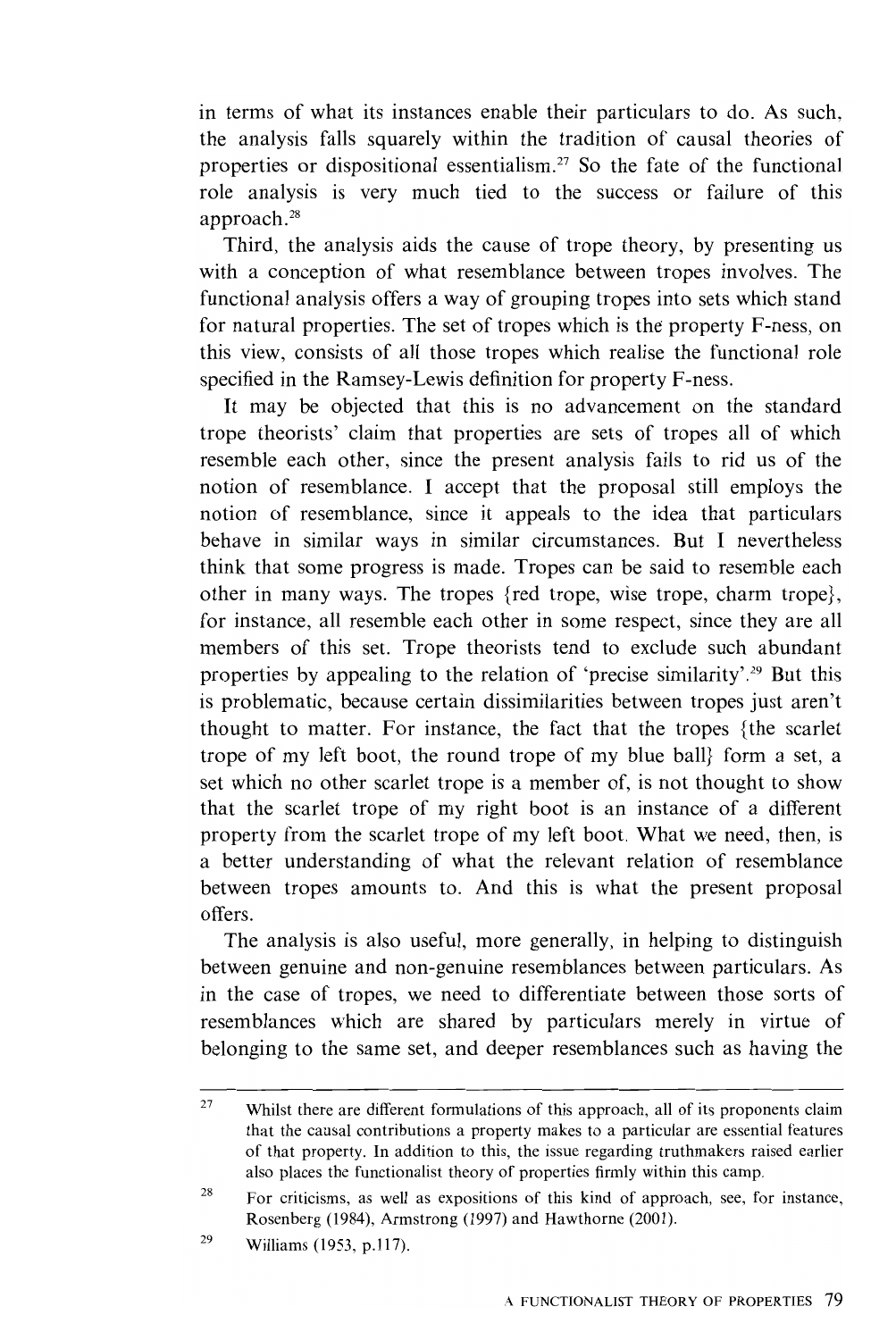same mass, or the same charge.<sup>30</sup> Whilst the current proposal offers no reductive analysis of resemblance, it nevertheless makes the positive claim that tropes are the source of genuine resemblances between particulars. Any particular that satisfies the causal requirements laid down by a property's functional definition has a trope of that property. It is these tropes which realise the causal roles definitive of properties, that are the entities which ground genuine resemblances between particulars.

Finally, the proposal offers more content to Shoemaker's intriguing but elusive claim that 'properties are causal powers' (1980, p.2l0). On this view, it is true to say that properties are, in Armstrong's words, 'congealed hypothetical facts or states of affairs' (1997 p.79). For a property is instantiated by a particular just in case a certain cluster of causal conditionals (such as, if this water was heated to  $100^{\circ}$ C, then it will boil...) is true of it. But this doesn't mean that the analysis runs 'counter to a very deep rooted way of thinking,' one which denies that when two particulars 'differ in their behaviour' there is 'some actual not merely hypothetical difference between them to account for this'.<sup>31</sup> For although properties can be thought of as mere functional roles, exhausted by facts about what particulars would do, on the present proposal, there are still the tropes, actual intrinsic states of particulars, that are there making these complex functional formulas true. These tropes are what justify our continued ascription of powers to particulars when they are not being manifested, and so are responsible for the truth of the causal counterfactuals we ascribe to them. On this view, if two particulars differ in causal powers, and thus in their causal counterfactuals, their tropes will also differ. So there are actual persisting states of particulars that are responsible for the ways in which particulars do, and could, behave.

It is possible, then, to formulate a functional role analysis of all properties. In order to avert disaster, we need to supplement functional role theory with an ontology of tropes. But once this has been done, a coherent and informative theory of properties emerges. <sup>32</sup>

<sup>30</sup> See Lewis (1983). There he argues that the notion of a natural property that grounds objective resemblances between particulars does crucial work.

<sup>31</sup> The quotes are taken from Geach (1957, p.5). The thesis that ascriptions of causal conditionals must be made true by persisting, occurrent states of those particulars is endorsed by a large number of philosophers (see, for instance, Armstrong, 1997 chapter 5).

<sup>32</sup> This paper was written during my Jacobsen Fellowship at the University of London. I am deeply indebted for all the help and support offered by members of that institution. In particular, I would like to express my gratitude to Mike Martin, for his very extensive help and encouragement. Many thanks also to Tim Crane, Mark Kalderon, Janice Thomas, Joel Smith and an anonymous referee for all their detailed comments.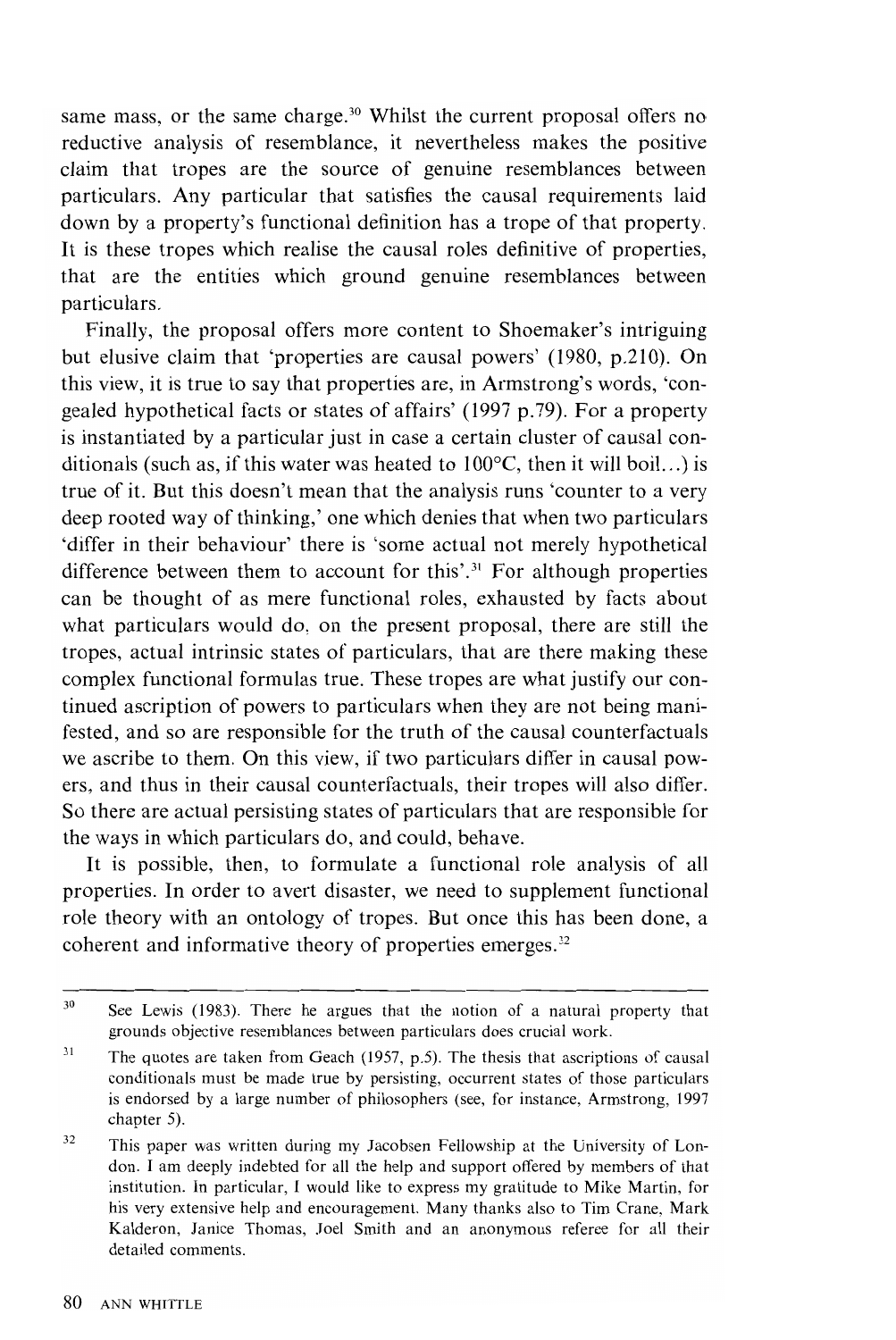### **References**

- Armstrong, David. (1997) *A World of States of Affairs*. Cambridge: Cambridge University Press.
- Block, Ned. (1978) 'Troubles with Functionalism.' *Minnesota Studies in the Philosophy 0/ Science,* IX. ed. W. Savage. Minneapolis: University of Minnesota Press: 261-326.
- $-$  (1980) 'What is Functionalism.' in *Readings in Philosophy of Psychology,* 1. ed. N. Block. London: Methuen: 171-184.
- Campbell, Keith. (1990) *Abstract Particulars.* Oxford: Blackwell.
- Davidson, Donald. (1967) 'Causal Relations.' reprinted in his *Essays on Actions and Events.* (1980) Oxford: Clarendon Press: 149-162.
- Dummett, Michael. (1991) *Frege: Philosophy of Mathematics.* London: Duckworth.
- Ellis, Brian. (2001) *Scientific Essentialism*. Cambridge: Cambridge University Press.
- Geach, Peter. (1957) *Mental Acts.* London: Routledge.
- Hawthorne, lohn. (2001) 'Causal Structuralism.' *Philosophical Perspectives: Me taphysics*, 15: 361-378.
- Kim, laegwon. (1998) *Mind in the Physical World.* Massachusetts: The MIT Press.
- Lewis, David. (1970) 'How to Define Theoretical Terms.' *The Journal 0/ Philosophy,* 67: 427--46.
- --(1980) 'Mad Pain and Martian Pain.' in his *Philosophical Papers,* I. (1983) Oxford: Oxford University Press: 122-132.
- $-$  (1983) 'New Work for a Theory of Universals.' reprinted in his *Papers in Metaphysics and Epistemology.* (1999) Cambridge: Cambridge University Press: 8-55.
- $-$  (1994) 'Reduction of Mind.' reprinted in his *Papers in Metaphysics and Epistemology.* (1999) Cambridge: Cambridge University Press: 291-324.
- Molnar, George. (2003) *Powers: A Study in Metaphysics.* Oxford: Oxford University Press.
- Putnam, Hilary. (1967) 'Psychological Predicates.' in *Art, Mind and Religion.* ed. W. Captain and D. Merrill. Pittsburgh: University Of Pittsburgh Press: 37-48.
- Robinson, Denis. (1993) 'Epiphenomenalism, Laws and Properties,' *Philosophical Studies* 69: 1-34.
- Rosenberg, Alexander. (1984) 'Mackie and Shoemaker on Dispositions and Properties,' *Midwest Studies Philosophy* 7: 77-91.
- Shoemaker, Sydney. (1980) 'Causality and Properties.' reprinted in his *Identity, Cause and Mind.* (1984) Cambridge: Cambridge University Press: 206-232.